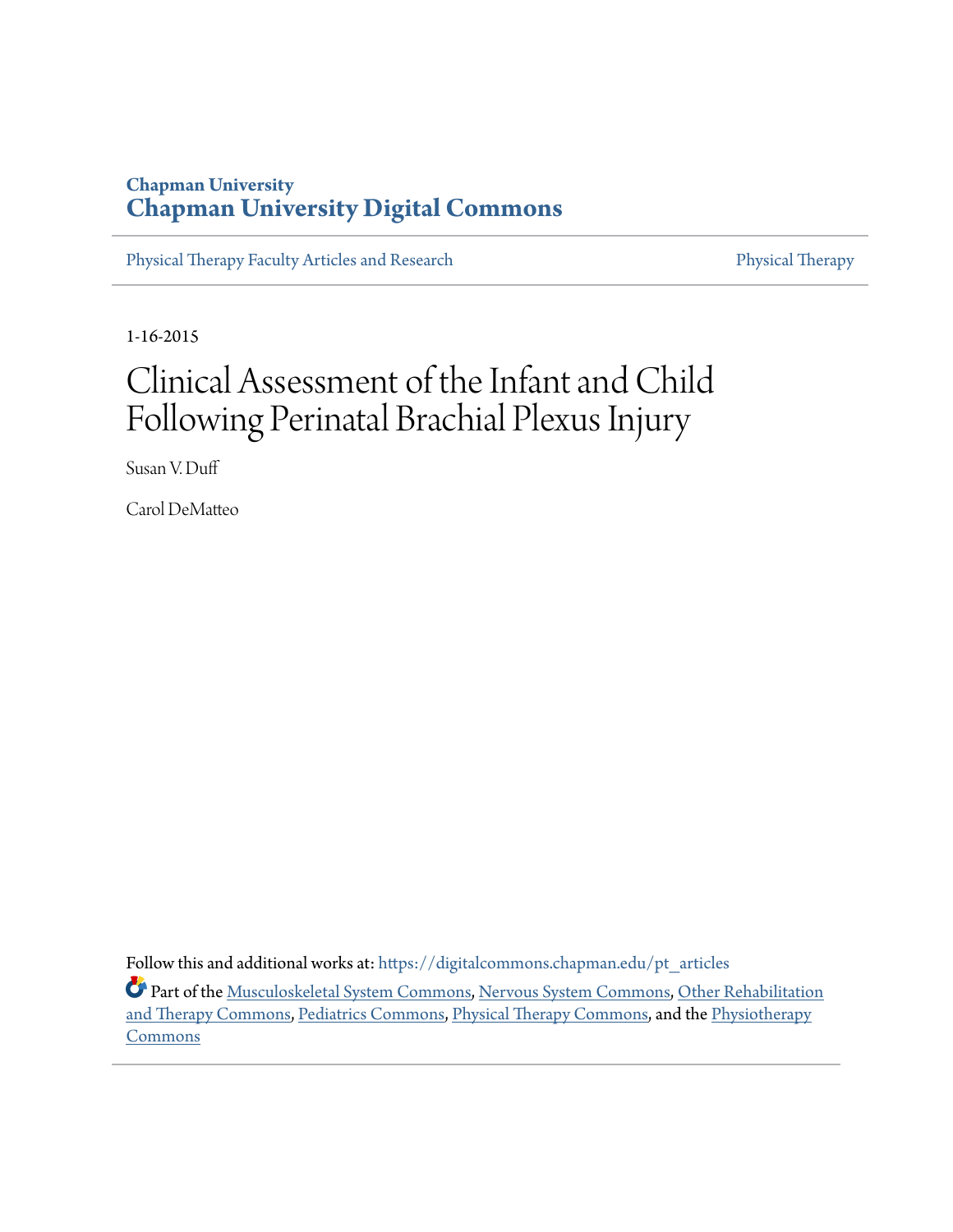# Clinical Assessment of the Infant and Child Following Perinatal Brachial Plexus Injury

# **Comments**

NOTICE: this is the author's version of a work that was accepted for publication in *Journal of Hand Therapy*. Changes resulting from the publishing process, such as peer review, editing, corrections, structural formatting, and other quality control mechanisms may not be reflected in this document. Changes may have been made to this work since it was submitted for publication. A definitive version was subsequently published in *Journal of Hand Therapy*, volume 28, issue 2, in 2015. [DOI: 10.1016/j.jht.2015.01.001](https://doi.org/10.1016/j.jht.2015.01.001)

The Creative Commons license below applies only to this version of the article.

# **Creative Commons License**  $\bigcirc$   $\circ$

This work is licensed under a [Creative Commons Attribution-Noncommercial-No Derivative Works 4.0](https://creativecommons.org/licenses/by-nc-nd/4.0/) [License.](https://creativecommons.org/licenses/by-nc-nd/4.0/)

**Copyright** Elsevier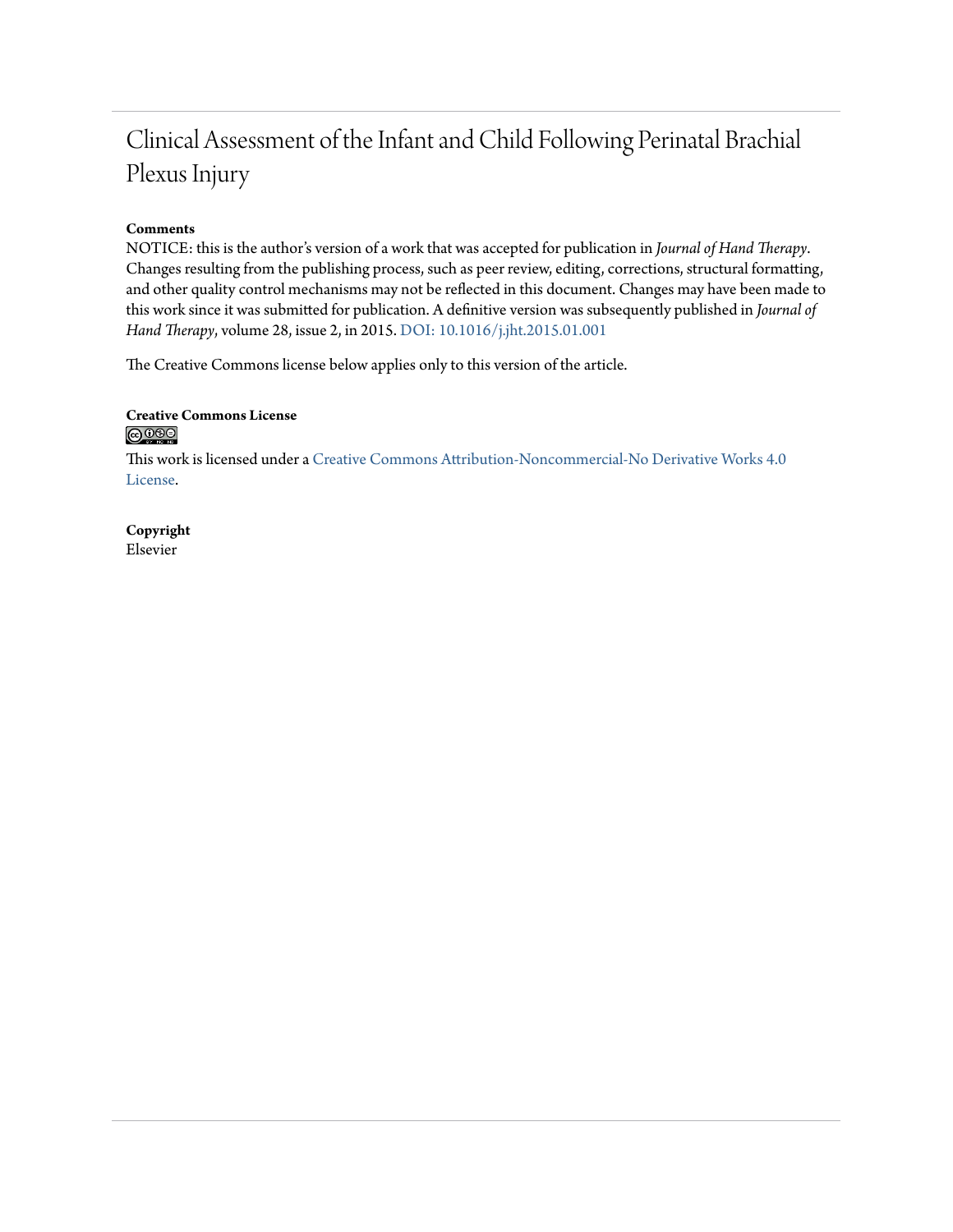

# **HHS Public Access**

Author manuscript *J Hand Ther*. Author manuscript; available in PMC 2016 April 01.

Published in final edited form as:

*J Hand Ther*. 2015 ; 28(2): 126–134. doi:10.1016/j.jht.2015.01.001.

# **Clinical Assessment of the Infant and Child Following Perinatal Brachial Plexus Injury**

**Susan V. Duff, EdD, PT, OTR/L, CHT**a **[Associate Professor]** and **Carol DeMatteo, MSc, Dip P & OT**b **[Associate Professor]**

aThomas Jefferson University, Department of Physical Therapy, 901 Walnut St., Suite 510, Philadelphia, PA 19107, susan.duff@jefferson.edu

<sup>b</sup>McMaster University, School of Rehabilitation Science, 1400 Main St West, Hamilton, Ontario, Canada, L8S 1C7, dematteo@mcmaster.ca

# **Abstract**

**STUDY DESIGN—**Literature review

**INTRODUCTION—**After perinatal brachial plexus injury (PBPI), clinicians play an important role in injury classification as well as the assessment of recovery and secondary conditions. Early assessment guides the initial plan of care and influences follow-up and long-term outcome.

**PURPOSE—**To review methods used to assess, classify and monitor the extent and influence of PBPI with an emphasis on guidelines for clinicians.

**METHODS—**We use *The International Classification of Functioning, Disability, and Health (ICF)* model to provide a guide to assessment after PBPI for rehabilitation clinicians.

**DISCUSSION—**With information gained from targeted assessments, clinicians can design interventions to increase the opportunities infants and children have for optimal recovery and to attain skills that allow participation in areas of interest.

# **Keywords**

brachial plexus injury; infant; child; assessment; muscle; weakness; international classification of functioning; disability; health

# **Introduction**

The purpose of this paper is to review methods to assess and classify perinatal brachial plexus injury (PBPI) in infants and children with an emphasis on guidelines for clinicians. PBPI which occurs primarily during the birth process can be transitory or have long-term consequences.<sup>1</sup> The incidence of PBPI reportedly ranges from 0.38 to 4.6 per 1000 live

<sup>© 2015</sup> Published by Hanley Belfus, an imprint of Elsevier Inc.

**Publisher's Disclaimer:** This is a PDF file of an unedited manuscript that has been accepted for publication. As a service to our customers we are providing this early version of the manuscript. The manuscript will undergo copyediting, typesetting, and review of the resulting proof before it is published in its final citable form. Please note that during the production process errors may be discovered which could affect the content, and all legal disclaimers that apply to the journal pertain.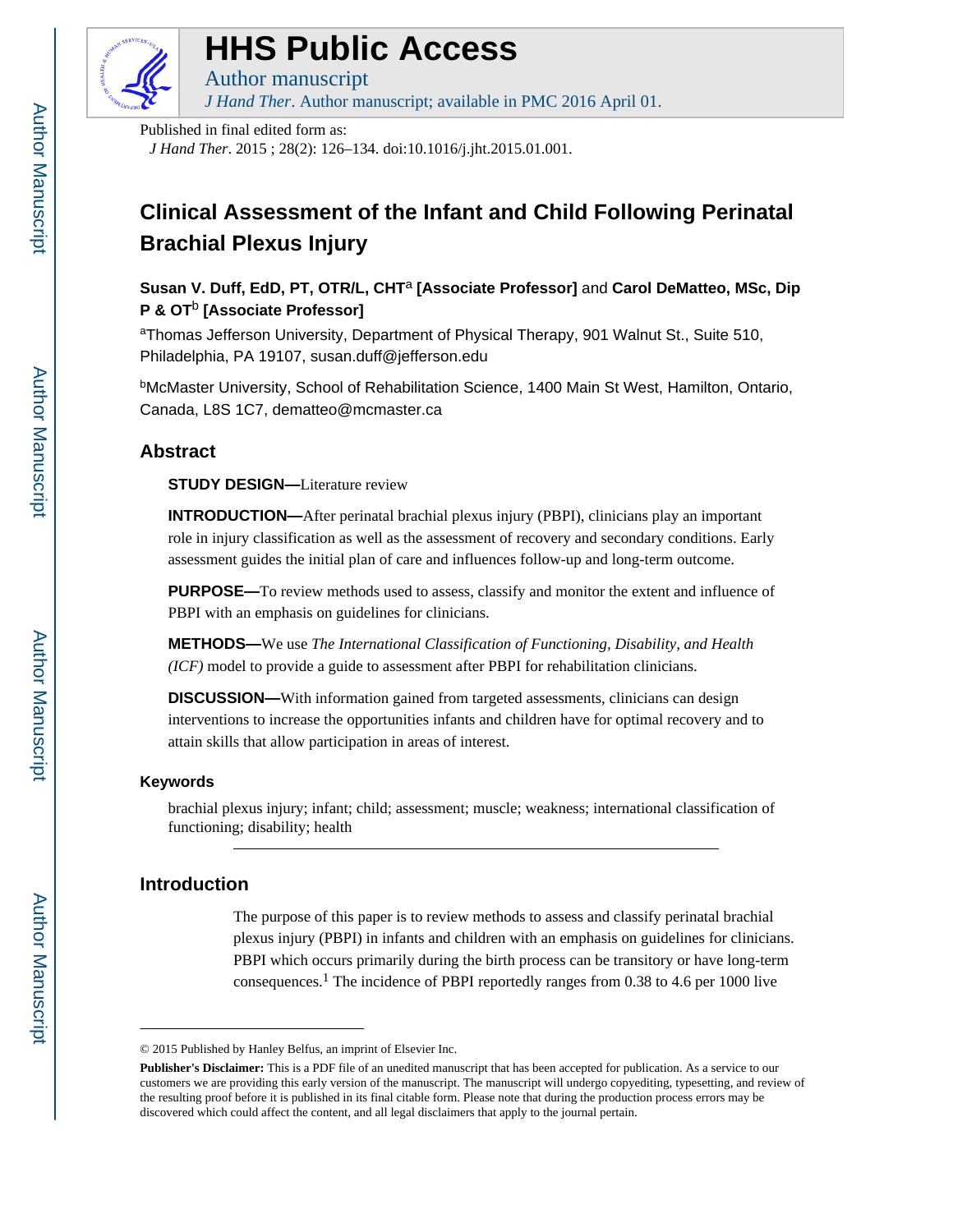births depending on mean birthweight and obstetrical care in the region.  $1-4$  The most frequent cause of PBPI is a unilateral traction injury due to catching of the anterior or posterior shoulder behind the symphysis pubis or sacrum of the mother. <sup>5–8</sup> This is referred to as shoulder dystocia. Other risk factors for PBPI include maternal gestational diabetes, prolonged labor, labor induction, mechanical assistance (vacuum, forceps) or infant size > 90<sup>th</sup> percentile (4500 to 5000g).<sup>9–10</sup> Despite the known risk factors, the positive predictive values for identifying PBPI prior to birth are less than  $15\%$ .<sup>11</sup> Risk factors continue to be investigated with the goal of prevention.<sup>12–13</sup>

The recovery rate from PBPI is now estimated to be closer to  $65\%$ <sup>14–17</sup> versus previous reports of 90%18. The difference in rate is influenced by the definition of complete recovery, the scale or method used to measure recovery and the age of the child. Incomplete recovery is more apparent in older children as daily upper limb tasks increase and become more complex.

Clinicians have an important role in injury classification as well as the assessment of recovery and secondary conditions. Early assessment guides the initial plan of care and influences follow-up and long-term outcome.

# **Models of Rehabilitation**

Clinicians use theoretical models to guide the choice of assessment and intervention and to conceptualize outcomes. The traditional medical model concentrates on curing disease with physical impairment as the main focus. The International Classification of Functioning, Disability and Health (ICF) developed by the World Health Organization (WHO, see Fig. 1).19 is a more contemporary model used by rehabilitation clinicians. This model relies on the dynamic interaction of multiple subsystems in which environmental factors play a key role. Each level of the ICF framework is relevant at all ages yet, the treatment priorities after PBPI typically shift from a strong emphasis on body, structure and function in infancy toward greater emphasis on activity and participation as the child gets older (see Table 1).

The ICF can assist the clinician with decisions on measurement including what, when and which measurement tool to choose. Table 2 and 3 provide a sample list of outcome measures (with abbreviations) classified within the ICF. Table 2a lists assessment tools that are validated for this population (Table 2a). Table 2b includes standardized assessments that are potentially useful but currently are not validated for use after PBPI. These tables are guidelines in the choice of assessment for infants and children with PBPI.

### **Assessment: Infant**

Early infancy is the time to focus on impairment (Table 1). During this period, the team determines the extent of the injury and monitors recovery. Early monitoring informs the decision regarding the need for reconstructive nerve surgery. Select medical tests such as electrodiagnostic measures, MRI, and ultrasound are often used to verify clinical findings.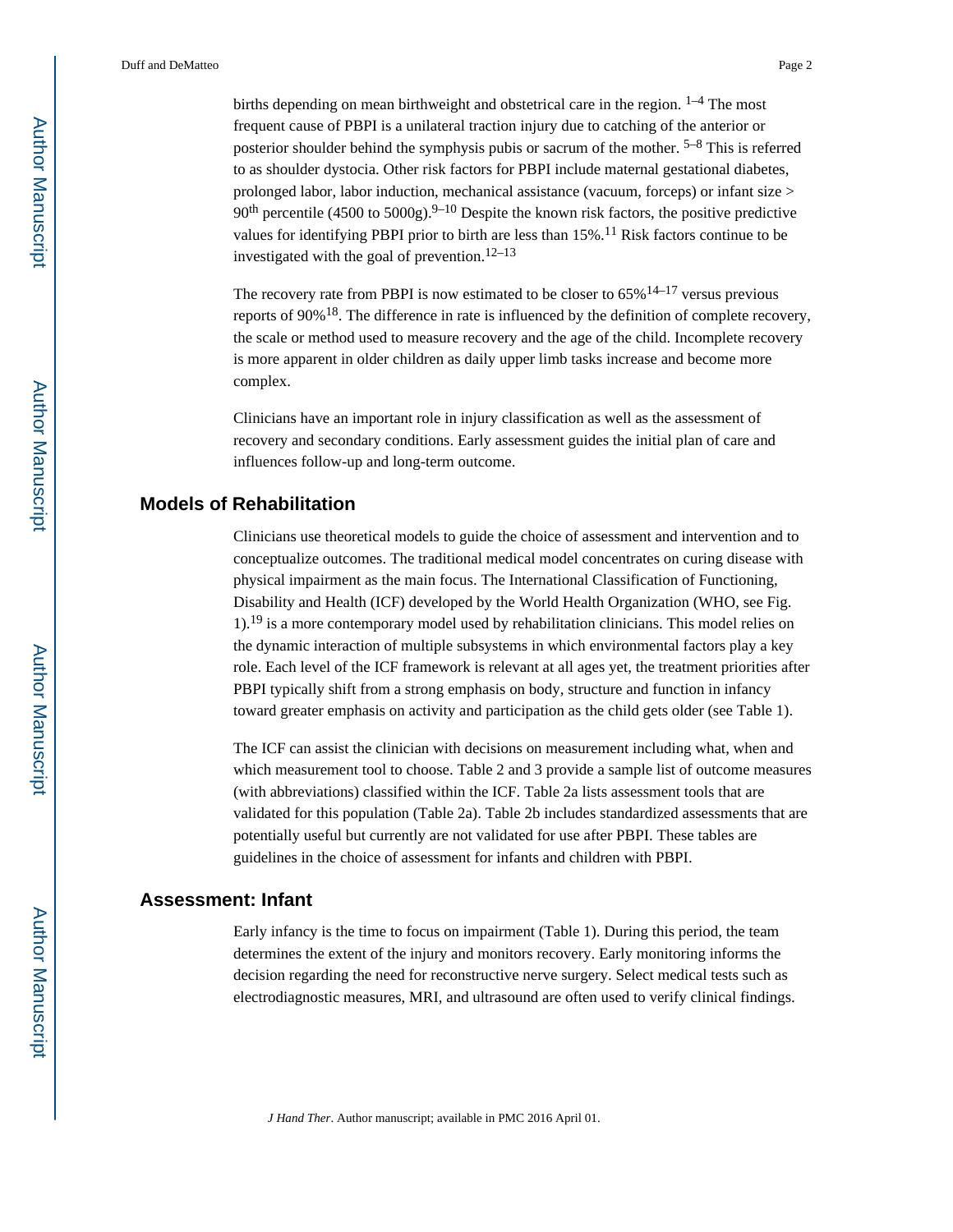#### **History**

Key information to gather from medical records and parents/caregivers includes a history of maternal gestational diabetes, incidence of sibling PBPI, length of maternal labor and mechanical assistance at delivery. Additional information to document includes the incidence of birth hypoxia, infant APGAR scores, infant birthweight, clavicular fracture and the appearance, posture and movement in the affected limb post-birth. If the history is obtained weeks to months after birth specifics regarding the progression and quality of affected limb movement can be obtained. Details of the actual birth and birthing experience are also important to explore with parents. For many it has been a traumatic experience which they may have not resolved emotionally  $85$  and can ultimately affect their ability to respond to the needs of their infant.

#### **Observation**

An initial observation of the infant's state,  $66$  parent-infant interaction,  $86$  infant posture  $52$  and general sensorimotor behavior<sup>23</sup> should be conducted as all of these will greatly affect the formal assessment and intervention. An infant who is highly irritable or a parent who is fearful of the affected limb may influence testing priorities and techniques. Resting posture and spontaneous movements observed in the neonatal period after PBPI provide a general indication of the extent of the injury, muscular involvement and the presence of pain. Global motor asymmetries, not just in the upper limb, affect the development of postural control and long-term function and should be observed and monitored as they may be indicative of central neurological issues.52,87–88

After partial or full denervation, the affected upper limb often lies immobile in postures that provide evidence of the lesion. For example, the common "waiter's tip" position of shoulder internal rotation/adduction, elbow extension, supination and wrist flexion suggests injury to the C5-C6 (C7) spinal nerves or roots with partial or full denervation in the associated muscle groups.<sup>2</sup> Some infants maintain the head turned away from the affected side, which may be indicative of injury to neck musculature (i.e., scalenes or sternocleidomastoid), the presence of regional nerve pain or sensory neglect. Sustained asymmetrical head posturing places an infant with PBPI at-risk for torticollis,  $89-90$  and/or secondary plagiocephally.  $89-90$ 

Specific signs and symptoms are indicative of extensive nerve involvement. The presence of ptosis (drooping eyelid), miosis (pupil constriction) and/or anhidrosis (dry eye) are signs of unilateral Horner's syndrome or injury to the sympathetic trunk; which is linked to injury in the lower roots of the brachial plexus. <sup>91</sup> Difficulty with oxygenation, feeding and asymmetric chest expansion are symptoms of partial denervation to the diaphragm and warrant further screening for phrenic nerve injury (nerves C3, C4, and C5).<sup>92</sup> Concerns raised during observations require further assessment.

#### **Objective Testing**

Assumptions made during an observation can be confirmed or refuted through the use of objective measurements. Table 2a provides a list of objective measures within the ICF framework validated for infants and children with PBPI. Table 2b lists measures that are currently not validated with this population but have potential for use.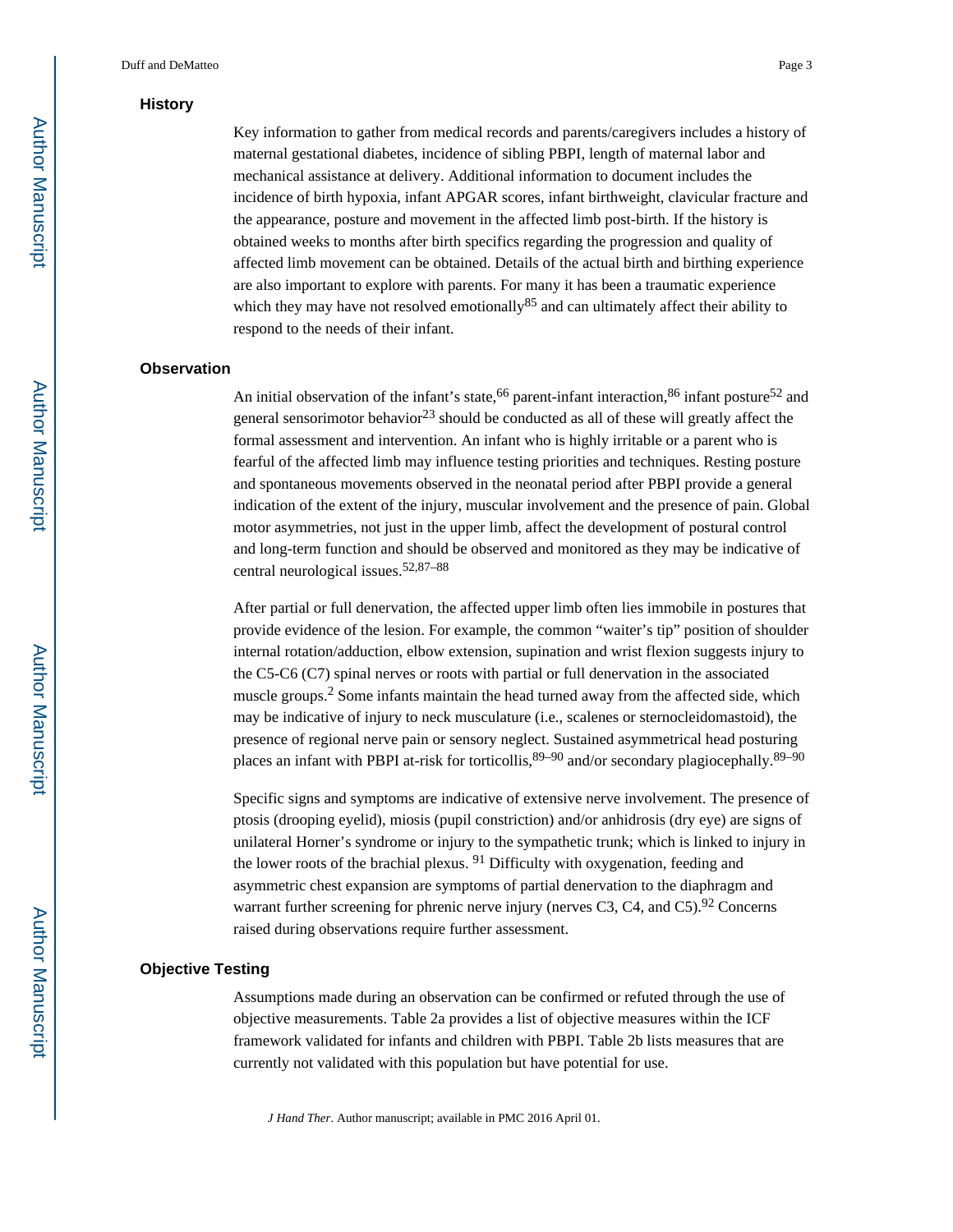**Pain—If** the infant grimaces upon light palpation of the neck and upper shoulder region pain is suspected. If sustained head posturing is noted during observation, a test of visual tracking provides information on the influence pain has on neck movement and visual scanning. The Face, Legs, Activity, Cry, Consolability (FLACC) scale can be used to objectively rate pain on a  $0-10$  scale based on behavioral cues from 5 categories (Table 4).<sup>53</sup> Many hospitals have adopted the FLACC scale to objectively measure pain in all infants.

**Classification of Injury—**The original classification of PBPI by Narakas<sup>30</sup> was modified by Al-Qattan<sup>31</sup> to reflect neural recovery over the first few months. This combined scale is useful as an early assessment tool (see Table 5). Once a preliminary diagnosis is made, the infant and family should be referred to a center which specializes in PBPI. A team including a physical or occupational therapist and a surgeon skilled in nerve reconstructive techniques is optimal to guide the plan of care. Ideally, a referral is made within one month of injury to allow for prevention of contractures and deformity, early assessment, monitoring of recovery and initiation of intervention with support and education for families. If distance from care is a factor, it is possible to implement a telemedicine program $93$  to support a combined plan of care with the local medical/therapy team and the specialty center.

**Neurological and Physical Assessment—**Since neurologic disorders can ensue secondary to hypoxia experienced during birth, a neurological screen<sup>23</sup> is essential. This can include an assessment of muscle tone and primitive reflexes and other components such as spontaneous movement<sup>68</sup> and sensation<sup>55</sup> (reviewed below). Findings from an examination of deep tendon reflexes<sup>23</sup> can provide information on muscle innervation and integrity. Physical palpation for clavicular and humeral fractures should be done and confirmed with  $x-ray<sup>27</sup>$  A radial nerve injury is suspected is there is wrist drop into flexion, visible ecchymosis and/or a palpable nodule (suggestive of subcutaneous fat necrosis) along the posterolateral upper arm<sup>94–95</sup> Palpation of the skull can confirm or refute the presence of a cephalo-hematoma<sup>96</sup> or plagiocephally<sup>90</sup>.

**Passive Range-of-Motion—**Assessment of PROM available at the neck, glenohumeral (GH) and scapulothoracic (ST) joints is essential.<sup>29,89</sup> Passive ROM into lateral neck flexion and cervical rotation is assessed if postural asymmetries are suggestive of a torticollis.<sup>89</sup> Ideally, the GH joint is evaluated with the scapula stabilized during elevation (flexion/ abduction), external rotation (ER) and horizontal adduction. During elevation and horizontal adduction the scapula is stabilized laterally to prevent upward rotation or abduction (Fig. 2a). During shoulder ER, medial glide and elevation of the scapula are prevented (Fig. 2b–c) while the GH joint is externally rotated from an adducted position. Ongoing assessment of PROM throughout infancy and childhood is recommended due to the risk for contracture.<sup>29</sup>

**Motor Assessment—**An assessment of spontaneous arm movement in supine, prone, sidelying and supported sitting with or without provocation provides information on available motion. According to Bouwstra et al.,  $67$  "spontaneous movements are endogenously generated by the central nervous system during fetal life and early infancy". An assessment of generalized movements  $(GMs)^{97}$  predicts infants at-risk for neurological dysfunction.<sup>97–98</sup> Buitenhuis et al.<sup>68</sup> found a diminished quality of fidgety GMs at 3 months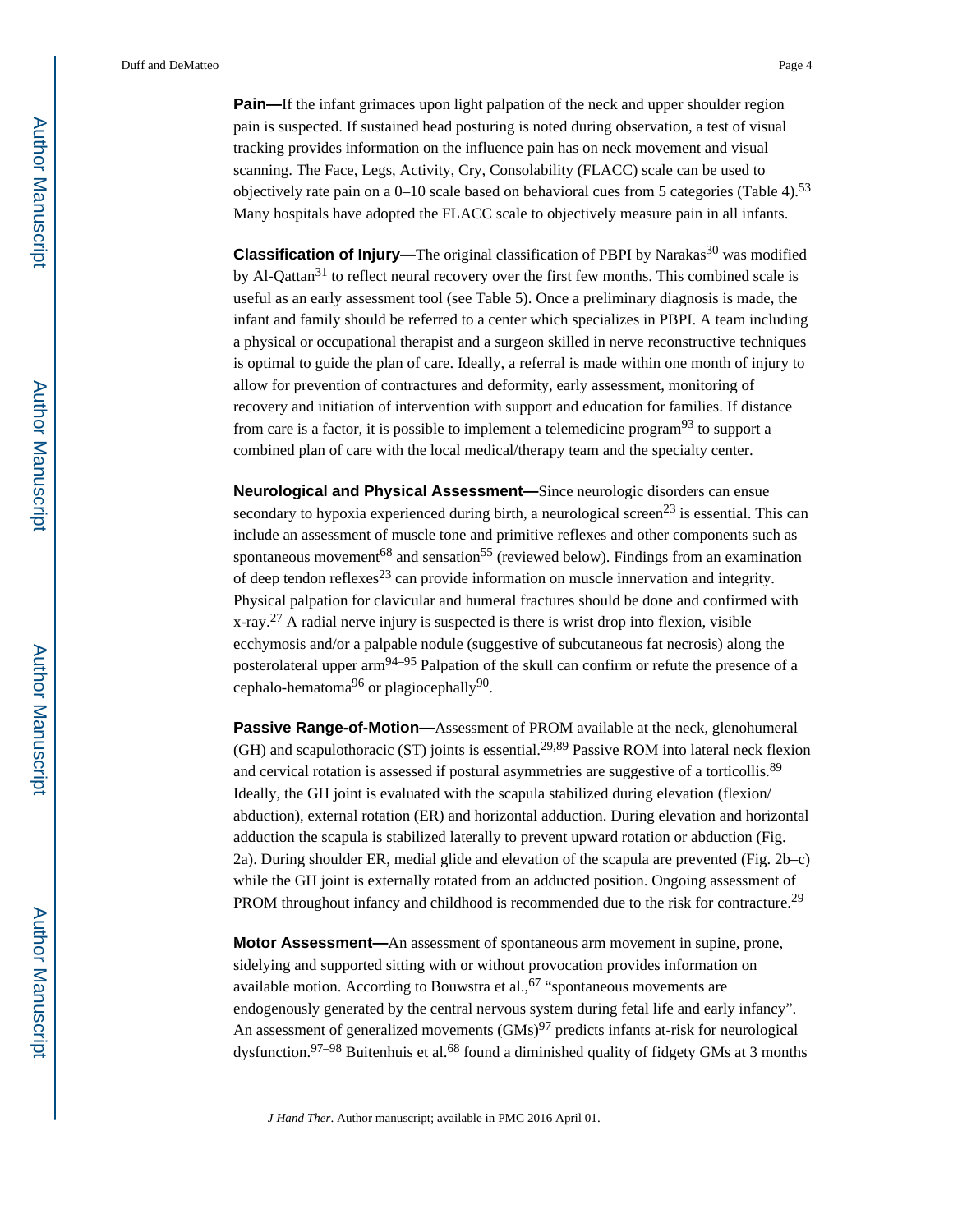of age in infants who sustained PBPI. While GM's could be valuable to screen for neurological dysfunction and arm asymmetry after PBPI the assessment of GM's must first be validated for use with this population. Another mode to provoke muscle activation is the elicitation of primitive reflexes and postural reactions.<sup>23–25</sup> There are at minimum five reflexes/reactions that are quite useful with this young population since they activate muscles frequently involved post-injury (see Table 6 for details). Additional objective measures confirm or refute suspicions with regard to muscle activation.

The Active Movement Scale  $(AMS)^{20}$  is used to objectively examine activation of UE muscle groups. The AMS differs from the Toronto Scale (Appendix  $A$ )<sup>22</sup> which was designed for use at 3 months of age as a predictor of outcome and use in surgical decisionmaking. The AMS was designed to be used from the neonatal period to one year of age.<sup>20–21</sup> Yet, an advantage of the AMS is that is can be used until adolescence.<sup>20–21</sup> Scores for fifteen UE joint motions are graded on a 0–7 point scale based on the percent of active motion observed within the available PROM. Active motions performed with gravity minimized are scored from 0–4 and motions performed against gravity are scored from 5–7 (See Appendix B). Each of the 15 joint motions must receive a score of 4 in the gravity minimized range before a higher score against gravity can be given. The scale is proven reliable (overall  $K_{quad} = 0.89$ ).<sup>21</sup> However, since scoring is based on active motion in the available passive range, it is recommended that PROM estimated from visual inspection be verified with goniometry.<sup>99</sup>

**Sensation—**Behavioral cues such as infant facial grimacing or retractive movements with active motion, PROM or tactile stimulation are used to screen sensation in the upper limb. Behavioral response to a dull pinprick or a light pinch tested along specific UE dermatomes provides objective information on sensation. The scale by Narakas<sup>30</sup> (see Table 7) is one of the few scales to classify sensation in this population.

**Electrodiagnostic Studies—**Routine evaluations after PBPI do not usually include the electrodiagnostic tests of nerve conduction or invasive electromyography (EMG) due to the high probability for false negative findings in the neonatal period and false positive findings a few months post-term.<sup>27,38</sup> van Dijk et al.<sup>38</sup> outlined potential reasons for a discrepancy between clinical findings and EMG results. One possibility is that the small axonal size in neonates could reduce the time to complete the process of denervation and the start of reinnervation in comparison to adults.38 Aberrant re-innervation and inadequate motor control38 are other potential reasons for this discrepancy.

Despite the controversy, clinicians selectively use electrodiagnostic tests after PBPI. Needle EMG is used to examine the integrity of a muscle or muscle groups for surgical decisionmaking. Others use electrodiagnostic tests, if root avulsions are suspected.<sup>44</sup> For example, the integrity of the roots can be assessed intraoperatively through the elicitation of motorand sensory-evoked potentials.<sup>43</sup> As discussed above, the interpretation of EMG findings in the few months post-birth is controversial. Yet, van Dijk et al.<sup>40</sup> found that needle EMG conducted at one month of age predicted paralysis of the elbow flexors at 3 months. Noninvasive surface EMG or biofeedback is clinically useful to determine whether muscle activation is present during skills such as reach-to-grasp behavior $41$  but is not used routinely.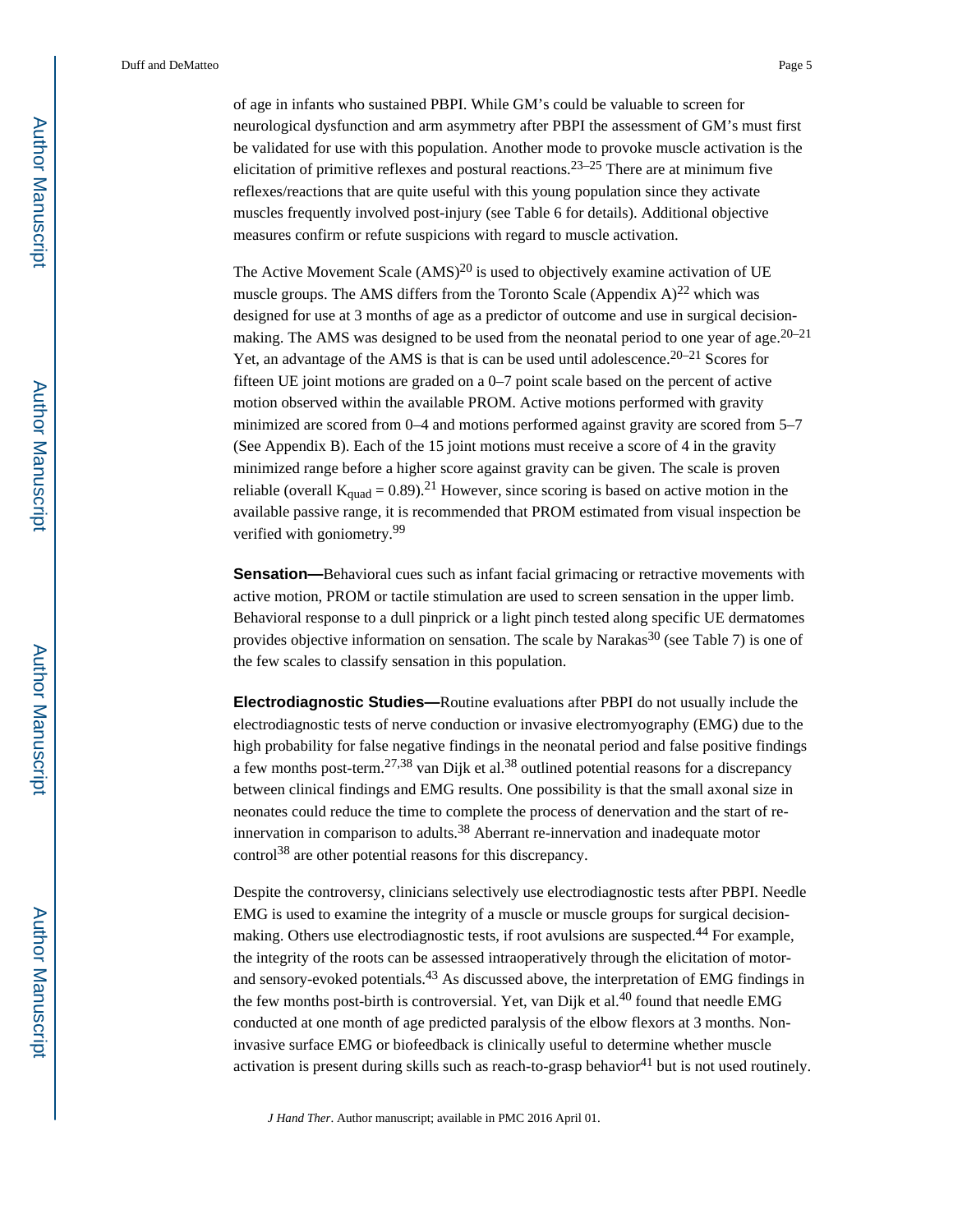Further research is warranted before electrodiagnostic testing becomes routine with this population.

**Radiological Assessment—**Diagnostic imaging is useful early post-injury. X-ray verifies whether a clavicular or humeral fracture was sustained during delivery<sup>27</sup> Computerized tomography (CT)/myelography evaluates root avulsions with a sensitivity of 58.3% for post-ganglionic rupture and 72.2% for preganglionic nerve root avulsion.<sup>36</sup> CT myelograms are considered somewhat invasive since they require general anesthesia, lumbar puncture and induce radiation exposure. Magnetic Resonance Imaging (MRI) is being used more frequently as an imaging tool since it is less invasive than a CT myelogram.<sup>44</sup> Somashekar et al.<sup>42</sup> used MRI imaging in a small sample, to detect root avulsions at an overall sensitivity of 75% and specificity of 82%. Finally, non-invasive ultrasound provides information on nerve, GH joint and muscle integrity thus can aide in pre-microsurgical planning.45–46 An ultrasound of the diaphragm may also be done if damage to the phrenic nerve is suspected.44 The type of imaging used is controversial and depends on the availability of the specific procedures and the preferences at each specialty center.

**Developmental Testing—**Muscle imbalance, postural asymmetries and diminished sensation influence sensorimotor development. Currently, there is not a developmental assessment validated for use with infants after PBPI. However, performance on an assessment standardized for use with full-term infants could be used to *estimate* the influence of PBPI on the achievement of motor milestones and to screen for asymmetry. Two tools are recommended. The first is the Test of Infant Motor Performance (TIMP)<sup>69</sup> standardized for use from infants 32 weeks gestational age to 4–5 months post-term. The original normative sample did include term infants. Thus is not intended for just preterm infants. The TIMP has been recommended in the clinical practice guidelines for torticollis.<sup>89</sup> The Alberta Infant Motor Scale  $(AIMS)^{70}$  is a criterion referenced test standardized for use with infants 2 weeks post-term to 18 months of age. Other valid and reliable developmental assessments may be appropriate but require further validation for use with infants after PBPI (See Table 2b).

**Psychological Factors—**PBPI places the parents/caregivers and infant at risk for psychological stress. An assessment of psychological adjustment and coping strategies of parents/caregivers by the clinician is essential.<sup>100–101</sup> An older infant or toddler could be atrisk for self-mutilation due to altered sensation in the affected limb, pain or psychological stress.<sup>102–103</sup> Signs of injury or parental report of injury must be monitored on an ongoing basis. Referral to a psychologist or social worker for further support may be indicated.

# **Assessment: Older Child**

As the child becomes a preschooler the focus of clinical care shifts from impairment to ageappropriate activities and participation (see Table 1). Despite the shift in priority, clinicians should continue to provide ongoing assessment of impairment, since it can limit the scope of desired activities and opportunities for social participation.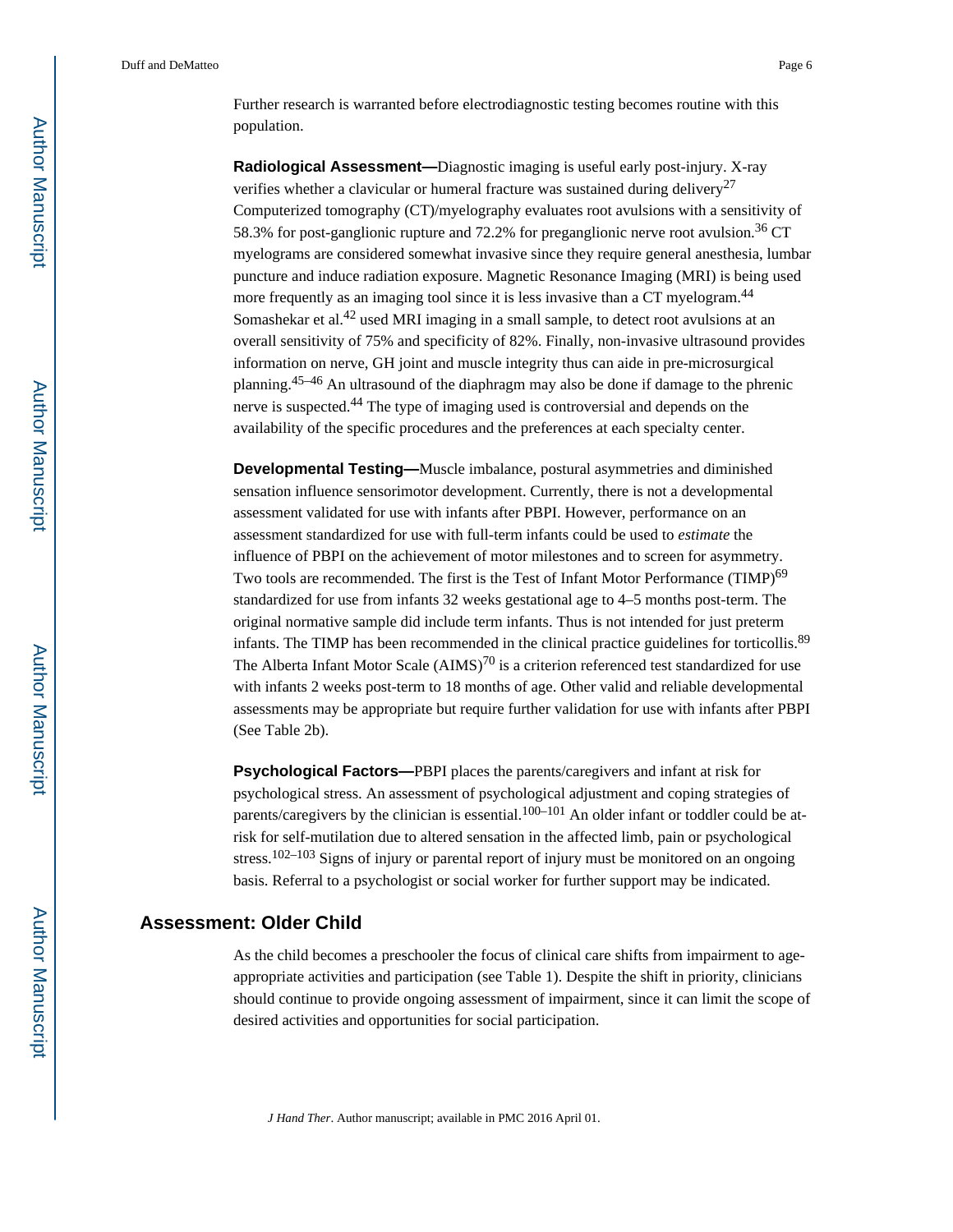#### **History**

During childhood information obtained on history to date including surgical and rehabilitation intervention received, guides the assessment process.

#### **Objective Testing**

Although some assessment tools from infancy are similar, additional tests reviewed below as well as those listed in Table 2, can provide more useful information for the clinician across the ICF framework as the child ages.

**Motor Assessment—**The AMS can be used until 15 years of age to gather information on muscle activation and joint motion.<sup>20–21</sup> However, as the child gets older and is better able to follow verbal commands the Medical Research Council (MRC) scale28 may be more suitable to assess muscle strength. Electrodiagnostic studies reviewed above may also be a source of objective information.

The Mallet Scale<sup>26</sup> and the Modified Mallet Scale<sup>27</sup> (See Appendix C) are motor assessments well-suited to children 3 years of age or older. In the Modified Mallet<sup>27</sup>, the child imitates six postures that are demonstrated by the clinician for bilateral motion. Scoring ranges from  $I =$  no function to  $V =$  normal. Russo et al.<sup>48</sup> examined the GH and ST joint contributions to shoulder motion based on the Modified Mallet Scale. The authors found that among children with Erb's Palsy (C5-C6 spinal root involvement) and Extended Erb's Palsy (C5-C7 spinal root involvement) the GH joint contribution was less than the ST joint in the affected shoulder primarily during global ER and elbow flexion/supination (the "hand to mouth" action).<sup>48</sup> This supports previous work documenting atypical GH and ST joint contributions to shoulder motion in children who sustain PBPI,<sup>49</sup> and provides further justification for use of the Modified Mallet scale<sup>27</sup> as a motor assessment tool.

**Joint and Skeletal Integrity—**Measurement of joint angles via goniometry is essential, yet joint and skeletal integrity is best verified with radiological imaging. Assessment of gleno/scapular angles $^{47}$  provides an objective measure of change in the relationship of the GH and ST joints from infancy to adulthood. Specific methods used to assess GH and ST joint angles are outlined in this special issue.<sup>47</sup> Interestingly, Kozin and colleagues<sup>104</sup> demonstrated that tendon transfers improve overall shoulder motion, but do not reduce humeral head subluxation or improve GH joint alignment. Thus, children are still at risk for joint contractures after tendon transfers warranting continued documentation of PROM and emphasis in treatment.

Measures of arm length and girth obtained as the child ages can indicate the presence of significant interlimb asymmetry.<sup>50–51</sup> Differences in arm size and appearance are reportedly "somewhat" to "extremely" important to more than 37% of parents and families of children who sustain PBPI, <sup>50</sup> thus should be documented. Bae et al.<sup>50</sup> found that among children with persistent residual deficits from PBPI "the upper arm, forearm, and hand lengths of the affected limbs were, on average, 95%, 94% and 97% of the unaffected limb respectively". In a longitudinal study, Bain et al.<sup>51</sup> collected measures of arm length and girth at regular time points until 12 months then yearly. The authors found that children with and without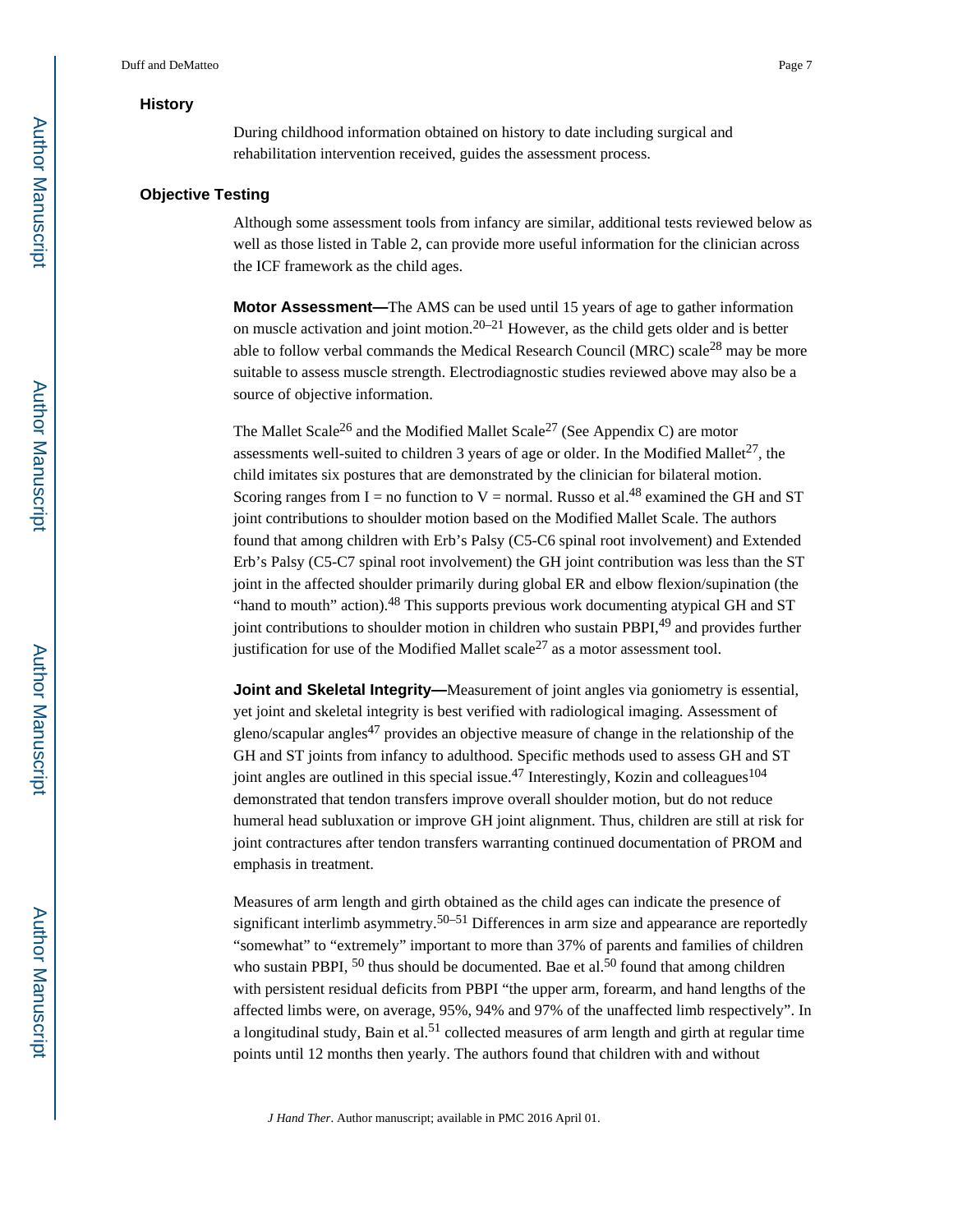surgical intervention had significant differences between affected and unaffected sides with regard to arm, forearm, and total length as early as the 1-month time point. The 3-month total limb length difference was a statistically significant predictor of 12-month limb length difference. Although measurement of arm length and girth is not essential, since it is important for many parents/families, interlimb differences should be monitored.

## **Sensorimotor Function and Prehension**

Children who sustain PBPI are at risk for temporary or long-lasting postural and developmental disorders<sup>52,87</sup> Bellew et al.<sup>87</sup> found a significant relationship between initial injury severity and level of development in young children who sustained PBPI. A change in hand preference based on capability post-injury could also influence motor learning and subsequent function.<sup>87</sup>

Given the risk of disability, screening of sensorimotor development and prehensile function is recommended for the preschool child with PBPI. Currently, the Assisting Hand Assessment  $(AHA)^{63}$  is the only known prehensile assessment validated for use with PBPI. Table 2b lists standardized measures that are potentially useful to assess prehension and sensorimotor skills of balance and visual-motor function that require validation for use after PBPI. Further research to validate these assessments for use with this population is warranted.

#### **Activity and Participation**

Children who sustain PBPI are at-risk for restrictions in activities and participation.<sup>105–106</sup> Assessment of these aspects of the ICF framework are illustrated in the recently developed tool, The Brachial Plexus Outcome Measure (BPOM).<sup>59</sup> The BPOM<sup>59</sup> has two parts; the Activity Scale and the Self-Evaluation Scales designed to assess activity and participation in children who sustain PBPI (See Appendix D). The activity scale consists of eleven tasks, which contain components of the fifteen movements included in the AMS scale.<sup>20</sup> Activity performance is graded using the Functional Movement Scale; an ordinal scale ranging from '1' cannot complete to '5' completes in a normal movement pattern symmetrical to the unaffected UE. The self-evaluation scale includes 3 visual analog scales (100 mm) to assess the perceived arm and hand function and cosmetic appearance of the limb. This tool has not yet undergone rigorous psychometric testing. Table 2a – b lists other tools useful to assess activity and participation that have been validated, or are recommended for use pending validation, with this population.

A child's self-efficacy and self-esteem may be fragile due to the child's reaction or the reaction of others to their disability. Since these issues have the potential to limit participation in age-appropriate activities and sports they should be monitored. If needed, the child can be referred to a psychologist or social worker for additional support.

# **Conclusions**

PBPI evident immediately after birth requires early assessment and follow-up with a team of PBPI specialists. Early assessment and care provides the infant with the best opportunity to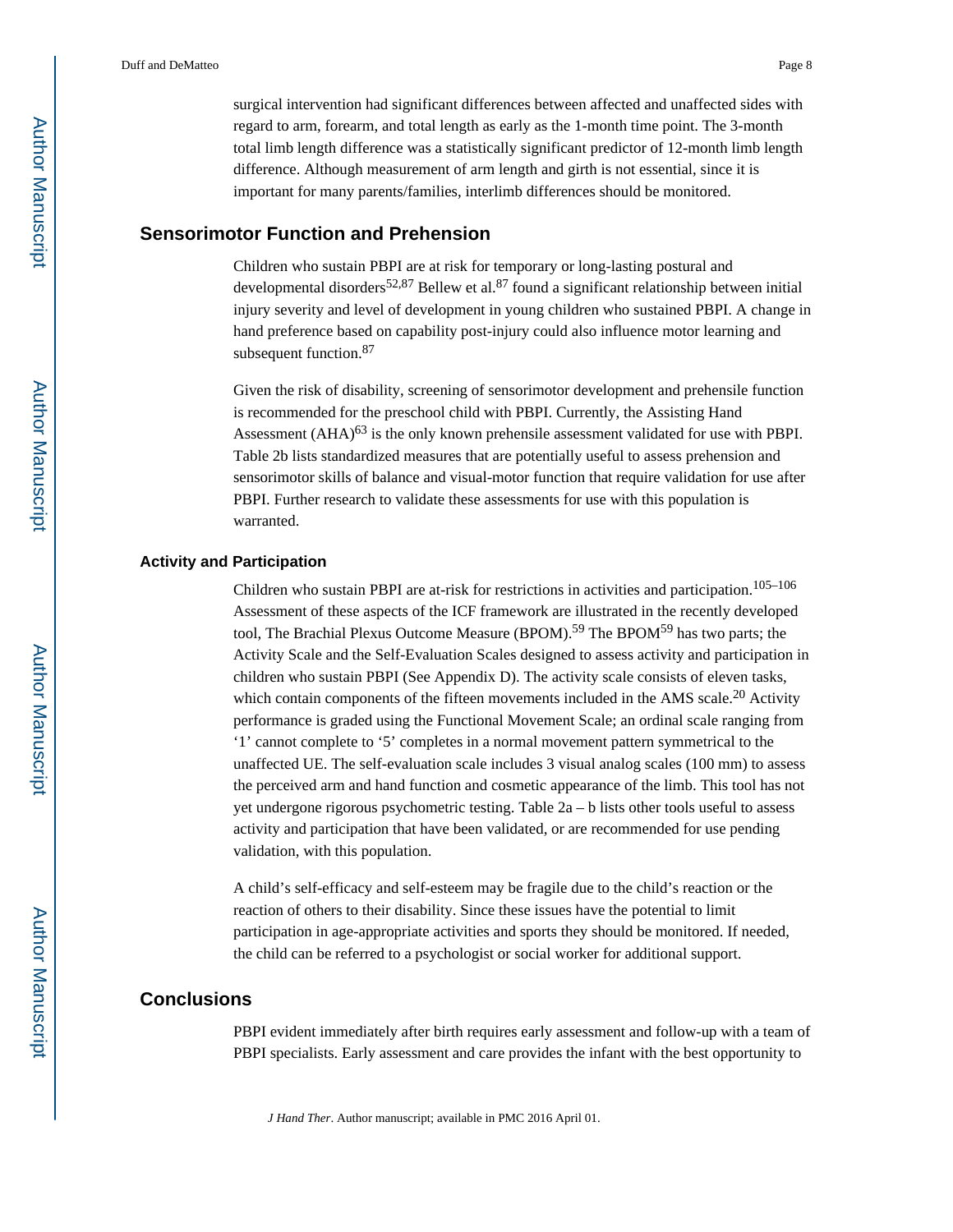improve sensory recognition, recover movement, prevent secondary musculoskeletal disorders, and integrate the arm into movement and age-appropriate activities. In addition to physical assessment, clinicians should be mindful of behavioral clues of psychological distress exhibited by the parents/caregivers or the infant/child. Education on the condition and home programs as well as referral to an appropriate professional can help to ease anxiety in these situations. Finally, the ICF model can guide the assessment process from infancy through adolescence. Attention to all facets of development can provide this vulnerable group of infants and children the best chance for recovery and life-long participation in areas of interest.

# **Supplementary Material**

Refer to Web version on PubMed Central for supplementary material.

### **Acknowledgements**

This work was supported by a grant from the Eunice Kennedy Shriver National Institute of Child Health and Human Development under award number T32 HD064578.

#### **References**

- 1. Hale HB, Bae DS, Waters PM. Current concepts in the management of brachial plexus birth palsy. J Hand Surg. 2010; 35A:322–331.
- 2. Dodds SD, Wolfe SW. Perinatal brachial plexus palsy. Curr Opin Pediatr. 2000; 12:40–47. [PubMed: 10676773]
- 3. Foad SL, Mehlman CT, Ying J. The epidemiology of neonatal brachial plexus palsy in the United States. J Bone Joint Surg Am. 2008; 90:1258–1264. [PubMed: 18519319]
- 4. Hoeksma AF, Wolf H, Oei SL. Obstetrical brachial plexus injuries: incidence, natural course and shoulder contracture. Clin Rehabil. 2000; 14(5):523–526. [PubMed: 11043878]
- 5. Hankins GD, Clark SL. Brachial plexus palsy involving the posterior shoulder at spontaneous vaginal delivery. Am J Perinatol. 1995; 12(1):44–45. [PubMed: 7710576]
- 6. Hansen A, Chauhan SP. Shoulder dystocia: definitions and incidence. Sem Perinatol. 2014; 38:184– 188.
- 7. Mehta H, Sokol RJ. Shoulder dystocia: Risk factors, predictability, and preventability. Sem Perinatol. 2014; 38:189–193.
- 8. Mollberg M, Hagberg H, Bager B, et al. High birthweight and shoulder dystocia: the strongest risk factors for obstetrical brachial plexus palsy in a Swedish population-based study. Acta Obstet Gynecol Scand. 2005; 84:654–659. [PubMed: 15954875]
- 9. Åberg K, Norman M, Ekéus C. Preterm birth by vacuum extraction and neonatal outcome: a population-based cohort study. BMC Pregnancy Childbirth. 2014; 14:42. [PubMed: 24450413]
- 10. Executive summary: neonatal brachial plexus palsy. Report of the American College of Obstetricians and Gynecologists' Task Force on Neonatal Brachial Plexus Palsy. Obstet Gynecol. 2014; 123(4):902–904. [PubMed: 24785634]
- 11. Ouzounian J. Risk factors for neonatal brachial plexus palsy. Sem Perinatol. 2014; 38:219–221.
- 12. Gurewitsch ED, Allen RH. Reducing the risk of shoulder dystocia and associated brachial plexus injury. Obstet Gynecol Clin N Am. 2011; 38:247–269.
- 13. Mollberg M, Lagerkvist AL, Johansson U, et al. Comparison in obstetric management on infants with transient and persistent obstetric brachial plexus palsy. J Child Neurol. 2008; 23(12):1424– 1432. [PubMed: 19073848]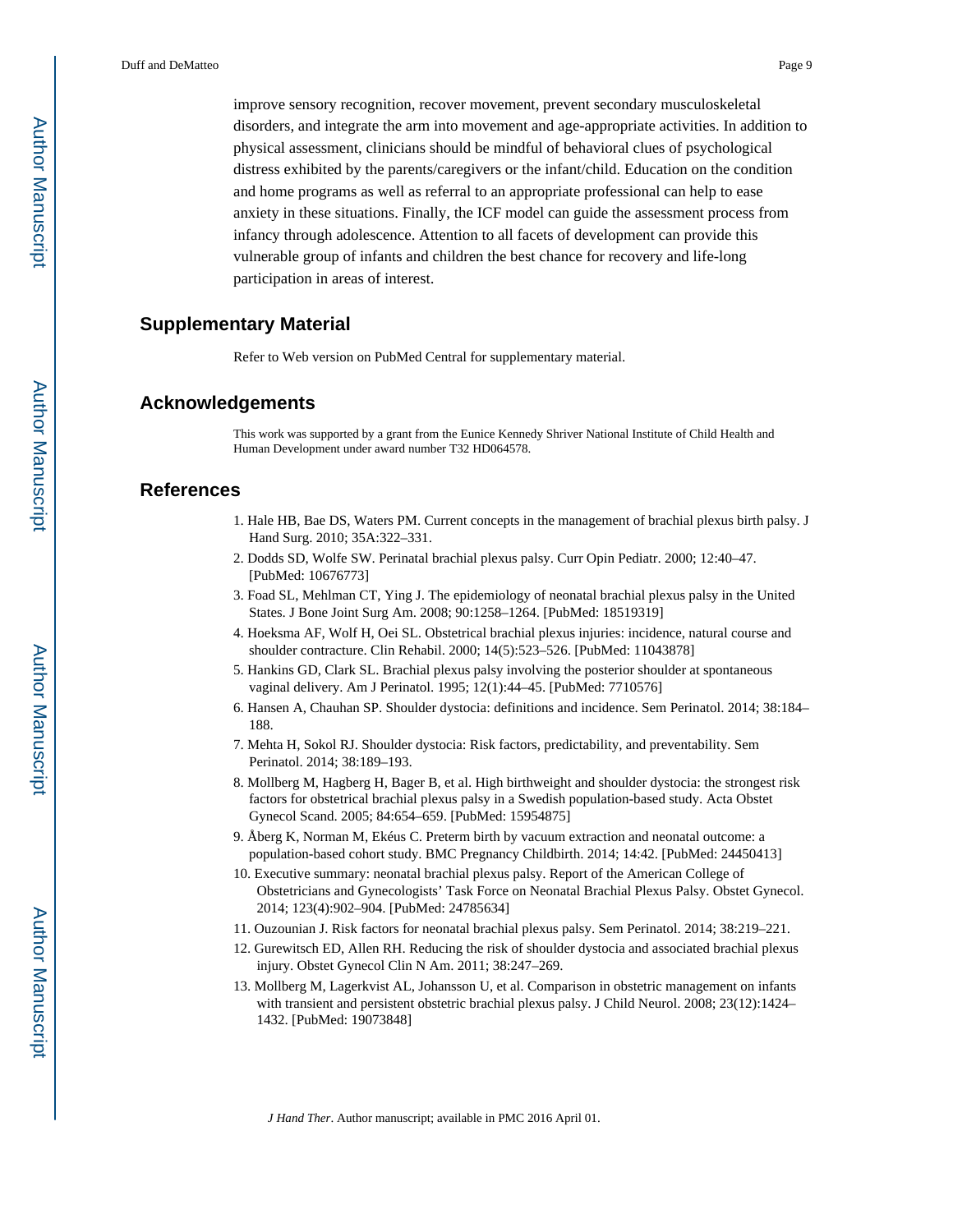- 14. Hoeksma AF, ter Steeg AM, Nelissen RG, et al. Neurological recovery in obstetric brachial plexus injuries: an historical cohort study. Dev Med Child Neurol. 2004; 46(2):76–83. [PubMed: 14974631]
- 15. Pondaag W, Malessy MJ, van Dijk JG, Thomeer RT. Natural history of obstetric brachial plexus palsy: a systematic review. Dev Med Child Neurol. 2004; 46:138–144. [PubMed: 14974639]
- 16. Strömbeck C, Krumlinde-Sundholm L, Remahl S, Forssberg H. Long-term follow-up of children with obstetric brachial plexus palsy I: functional aspects. Dev Med Child Neurol. 2007; 49:198– 203. [PubMed: 17355476]
- 17. Strömbeck C, Remahl S, Krumlinde-Sundholm L, Sejersen T. Long-term follow-up of children with obstetric brachial plexus palsy II: neurophysiological aspects. Dev Med Child Neurol. 2007; 49:204–209. [PubMed: 17355477]
- 18. Laurent JP, Lee R, Shenaq S, et al. Neurosurgical correction of upper brachial plexus birth injuries. J Neurosurg. 1993; 79:197–203. [PubMed: 8331400]
- 19. World Health Organization. [[cited 2014 Nov 08]] International Classification of Functioning, Disability and Health for Children and Youth (ICF-CY). 2014. Available from: [http://](http://www.who.int/classifications/icf/en/) [www.who.int/classifications/icf/en/](http://www.who.int/classifications/icf/en/)
- 20. Clarke HM, Curtis CG. An approach to obstetrical brachial plexus injuries. Hand Clinics. 1995; 11(4):563–580. [PubMed: 8567739]
- 21. Curtis CG, Stephens D, Clarke HM, Andrews D. The active movement scale: an evaluative tool for infants with obstetrical brachial plexus palsy. J Hand Surg [Am]. 2002; 27(3):470–479.
- 22. Michelow BJ, Clarke HM, Curtis CG, et al. The natural history of obstetrical brachial plexus palsy. Plast Reconstr Surg. 1994; 93:675–681. [PubMed: 8134425]
- 23. Campbell, WW. DeJong's The Neurological Examination. 7th Ed.. Philadelphia: Lippincott Williams & Wilkins; 2013.
- 24. Fiorentino, MR. Normal and Abnormal Development: the influence of Primitive Reflexes on Motor Development. Springfield, IL: Charles C. Thomas Pub; 1972.
- 25. Gabbard, CP. Early motor development. In: Gabbard, CP., editor. Lifelong Motor Development. San Francisco: Pearson Benjamin Cummings; 2012. p. 240-280.
- 26. Mallet J. Primaute du traitement de l'epaule -- methode d'expresion des resultats. Rev Chir Orthop. 1972; 58S:166–168. [PubMed: 4263979]
- 27. Abzug JM, Kozin SH. Evaluation and management of brachial plexus birth palsy. Orthop Clin N Am. 2014; 45:225–232.
- 28. James MA. Use of the Medical Research Council muscle strength grading system in the upper extremity. J Hand Surg. 2007; 32(2):154–156.
- 29. Ho E. Evaluation of pediatric upper extremity peripheral nerve injuries. J Hand Ther. 2015
- 30. Narakas, AO. Obstetrical brachial plexus injuries. In: Lamb, DW., editor. The Paralyzed Hand. New York: Churchill Livingstone; 1987. p. 116-135.
- 31. Al-Qattan MM, El-Sayed AAF, Al-Zahrani AY, et al. Narakas classification of obstetric brachial plexus palsy revisited. J Hand Surg [Eur]. 2009; 34:788–791.
- 32. Birch, R.; Bonney, G.; Wynn Parry, CB. Birth Lesions of the Brachial Plexus. Surgical Disorders of the Peripheral Nerves. London: Churchill Livingstone; 1998. p. 209-233.
- 33. Gilbert, A.; Raimondi, P. International meeting on obstetric brachial plexus palsy. Heerlen, NL; 1996. Evaluation of results in obstetric brachial plexus palsy. The elbow; p. 24
- 34. Al-Qattan M. Assessment of the motor power in older children with obstetric brachial plexus palsy. J Hand Surg [Br]. 2003; 28(1):46–49.
- 35. Raimondi, P. International meeting on obstetric brachial plexus palsy. Heerlen, NL: 1993. Evaluation of results in obstetric brachial plexus palsy. The hand.
- 36. VanderHave KL, Bovid K, Alpert H, et al. Utility of electrodiagnostic testing and CT myelography in the preoperative evaluation of neonatal brachial plexus birth palsy. J Neurosurg Pediatr. 2012; 9(3):283–289. [PubMed: 22380957]
- 37. Heise CO, Siqueira MG, Martins RS, Gherpelli JL. Clinical-electromyography correlation in infants with obstetric brachial plexopathy. J Hand Surg Am. 2007; 32:999–1004. [PubMed: 17826552]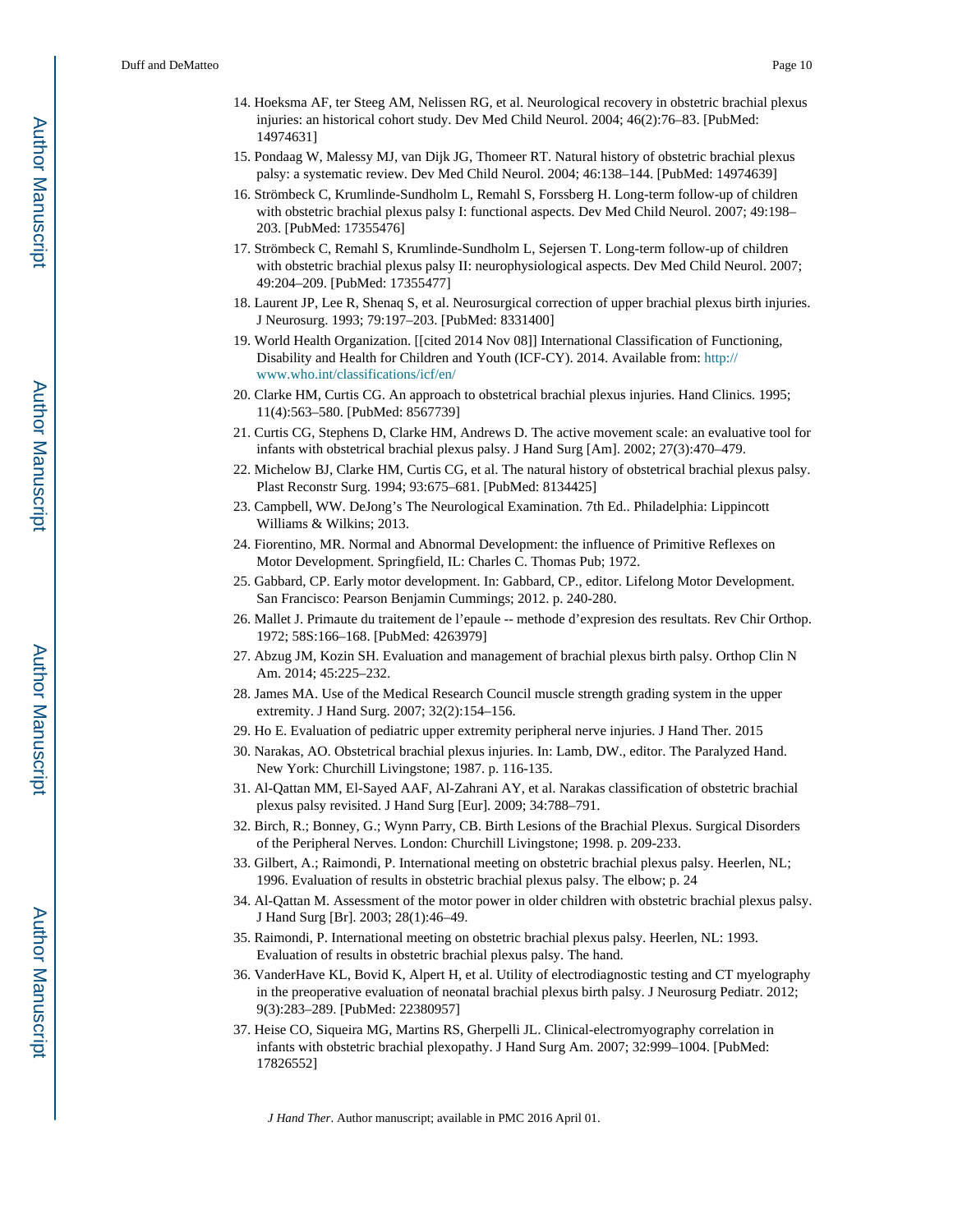- 38. Van Dijk JG, Pondaag W, Malessy MJA. Obstetric lesions of the brachial plexus. Muscle Nerve. 2001; 24:1451–1461. [PubMed: 11745946]
- 39. Vredeveld JW, Blaauw G, Slooff BA, et al. The findings in paediatric obstetric brachial palsy differ from those in older patients: a suggested explanation. Dev Med Child Neurol. 2000; 42:158– 161. [PubMed: 10755454]
- 40. van Dijk JG, Pondaag W, Buitenhuis SM, et al. Needle electromyography at 1 month predicts paralysis of elbow flexion at 3 months in obstetric brachial plexus lesions. Dev Med Child Neurol. 2012; 54:753–758. [PubMed: 22671144]
- 41. Duff SV, Levy TJ, Zelonis S, Hassink A, Kimbel A, Kushner R, Smith SA, Finkel R, Gabriel D. Early identification of upper limb asymmetry in infants at-risk. Poster. Research Day Division of Biokinesiology and Physical Therapy, University of Southern CA. 2013 Apr.
- 42. Somashekar D, Yang LJ, Ibrahim M, Parmar HA. High-resolution MRI evaluation of neonatal brachial plexus promising alternative to traditional CT myelography. Am J Neuroradiol. 2014; 35:1209–1213. [PubMed: 24356673]
- 43. Chin KF, Misra VP, Sicuri GM, et al. Intra-operative neurophysiological prediction of upper trunk recovery in obstetric brachial plexus palsy with neuroma in continuity. Bone Joint J. 2013; 95- B(5):699–705. [PubMed: 23632685]
- 44. Yang J-S. Neonatal brachial plexus palsy-Management and prognostic factors. Sem Perinatal. 2014; 38:222–234.
- 45. Joseph JR, DiPietro MA, Somashekar D, Parmar HA, Yang LJ. Ultrasonography for neonatal brachial plexus palsy. J Neurosurg Pediatr. 2014; 14(5):527–531. [PubMed: 25216291]
- 46. Kozin SH, Zlotolow DA. Advanced imaging and arthroscopic management of shoulder contractures after birth palsy. Hand Clin. 2012; 28(4) 541-50.47.
- 47. Gharbaoui IS, Gogola GR, Aaron DH, Kozin SH. Relationship between glenohumeral joint contractures and shoulder dysfunction range in children with perinatal brachial plexus birth palsy. J Hand Ther. 2015
- 48. Russo SA, Kozin SH, Zlotolow DA, et al. Scapulothoracic and glenohumeral contributions to motion in children with brachial plexus birth palsy. J Shoulder Elbow Surg. 2014; 23:327–338. [PubMed: 24075782]
- 49. Duff SV, Dayanidhi S, Kozin SH. Asymmetrical shoulder kinematics in children with brachial plexus birth palsy. Clin Biomech. 2007; 22(6):630–638.
- 50. Bae DS, Ferretti M, Waters PM. Upper extremity size differences in brachial plexus birth palsy. Hand. 2008; 3:297. 303. [PubMed: 18780022]
- 51. Bain JR, DeMatteo C, Gjertsen D, et al. Limb length differences after obstetrical brachial plexus injury: a growing concern. Plast Reconstr Surg. 2012; 130(4):558e–571e.
- 52. Ridgway E, Valicenti-McDermott M, et al. Effects from birth brachial plexus injury and postural control. J Pediatr. 2013; 162(5):1065–1067. [PubMed: 23394776]
- 53. Merkel S, Voepel-Lewis T, Malviya S. Pain assessment in infants and young children: FLACC scale. Am J Nurse. 2002; 102(10):55–58.
- 54. Garra G, Singer AJ, Taira BR, et al. Validation of the Wong-Baker FACES Pain Rating Scale in Pediatric Emergency Department Patients. Acad Emerg Med. 2010; 17(1):50–54. [PubMed: 20003121]
- 55. O'Riain S. New and simple test of nerve function in hand. Br Med J. 1973; 3(5881):615–616. [PubMed: 4755183]
- 56. Menier C, Forget R, Lambert J. Evaluation of two-point discrimination in children: reliability effects of passive displacement and voluntary movements. Dev Med Child Neurol. 1996; 38(6): 523–537. [PubMed: 8647332]
- 57. Tajima T, Imai H. Results of median nerve repair in children. Microsurg. 1989; 10(2):145–146.
- 58. Mulcahey MJ, Merenda L, Tian F, Kozin S, James M, Gogola G, Ni P. Computer adaptive test approach to the assessment of children and youth with brachial plexus birth palsy. Am J Occup Ther. 2013; 67(5):524–533. [PubMed: 23968790]
- 59. Ho ES, Curtis CG, Clarke HM. The Brachial Plexus Outcome Measure: development, internal consistency, and construct validity. J Hand Ther. 2012; 25(4):406–417. [PubMed: 22818900]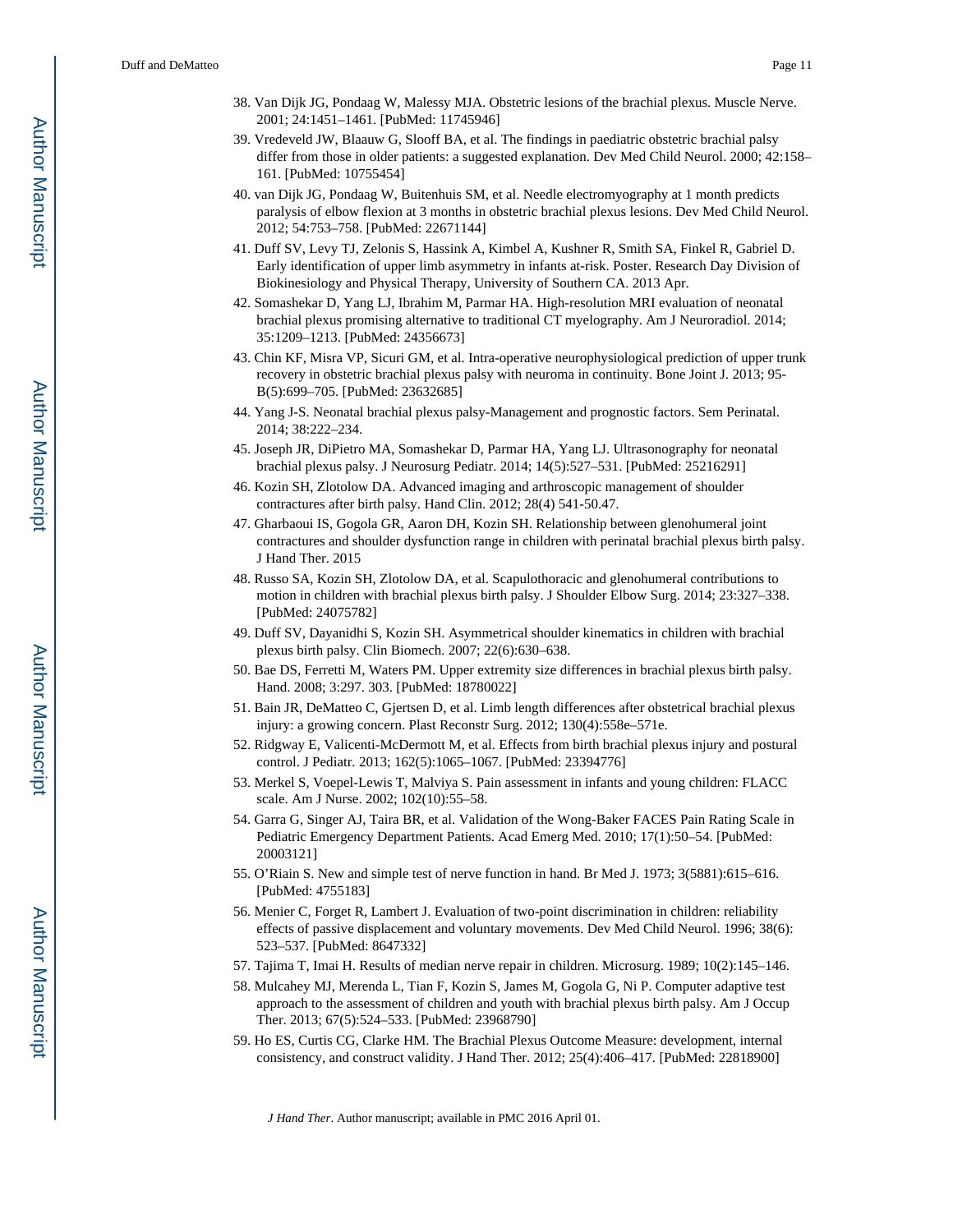- 60. Haley, SM. Pediatric Evaluation of Disability Inventory (PEDI): Development, standardization and administration manual. PEDI Research Group; 1992.
- 61. Ho ES, Curtis CG, Clarke HM. Pediatric Evaluation of Disability Inventory: its application to children with obstetric brachial plexus palsy. J Hand Surg Am. 2006; 31(2):197–202. [PubMed: 16473678]
- 62. Haley SM, Coster WJ, Dumas HM, et al. Accuracy and precision of the Pediatric Evaluation of Disability Inventory computer-adaptive tests (PEDI-CAT). Dev Med Child Neurol. 2013; 38(12): 2426–2431.
- 63. Holmefur M, Krumlinde-Sundholm L, Eliasson AC. Interrater and intrarater reliability of the assisting hand assessment. Am J Occup Ther. 2007; 61:79–84. [PubMed: 17302108]
- 64. Mahan ST, Kalish LA, Connell PL, Harris M, Abdul-Rahim Z, Waters P. PedsQL correlates to PODCI in pediatric orthopaedic outpatient clinic. J Pediatr Orthop. 2014; 34(6):e22–e26. [PubMed: 25275143]
- 65. Huffman GR, Bagley AM, James MA, et al. Assessment of children with brachial plexus birth palsy using the Pediatric Outcomes Data Collection Instrument. J Pediatr Orthop Am. 2005; 25:400–404.
- 66. Brazelton, TB.; Nugent, JK. Neonatal Behavioral Assessment Scale. London: MacKeith Press; 2001.
- 67. Bouwstra H, Dijk-Stigter GR, Grooten HMJ, et al. Predictive value of definitely abnormal general movements in the general population. Dev Med Child Neurol. 2010; 52(5):456–461. [PubMed: 20002118]
- 68. Buitenhuis S, van Wijlen-Hempel RS, Pondaag W, Malessy MJA. Obstetric brachial plexus lesions and central developmental disability. Early Hum Develop. 2012; 88:731–734.
- 69. Campbell S. Test-retest reliability of the Test of Infant Motor Performance. Pediatr Phys Ther. 1999; 11:60–66.
- 70. Piper, MC.; Darrah, J. Motor Assessment of the Developing Infant. Phila: WB Saunders; 1994.
- 71. Folio MR, Fewell RR. Peabody Developmental Motor Scales (2nd Ed.). 1974
- 72. Bayley, N. Bayley Scales of Infant and Toddler Development: Bayley-III. Harcourt Assessment, Psych. Corp; 2006.
- 73. Gogola GR, Velleman PF, Zu S, Morse AM, Lacy B, Aaron D. Hand dexterity in children: administration and normative values of the functional dexterity test. J Hand Surg Am. 2013; 38(12):2426–2431. [PubMed: 24183507]
- 74. Poole JL, Burtner PA, Torres TA, et al. Measuring Dexterity in Children Using the Nine-hole Peg Test. J Hand Ther. 2005; 18:348–351. [PubMed: 16059856]
- 75. Bruininks, RH.; Bruininks, BD. BOT2: Bruininks-Oseretsky Test of Motor Proficiency: Administration Easel. Pearson Assessments; 2005.
- 76. Miller, LJ. Miller Assessment for Preschoolers (MAP). San Antonio: Psychologic Corporation; 1988-Revision.
- 77. Bourke-Taylor H. Melbourne assessment of unilateral upper limb function: construct validity and correlation with the pediatric evaluation of disability inventory. Dev Med Child Neurol. 2003; 45(2):92–96. [PubMed: 12578234]
- 78. Henderson, SE.; Sugden, DA.; Barnett, AL. Movement Assessment Battery for Children-2: Movement ABC-2: Examiner's Manual. Pearson; 2007.
- 79. DeMatteo C, Law M, Russell D, et al. The reliability and validity of the Quality of Upper Extremity Skills Test. Phys Occup Ther Ped. 1993; 13(2):1–18.
- 80. Ravens-Sieberer U, Gosc A, Rajmil L, et al. The KIDSCREEN-52 Quality of Life Measure for Children and Adolescents: Psychometric Results from a Cross-Cultural Survey in 13 European Countries. Value Health. 2008; 11(4):645–658. [PubMed: 18179669]
- 81. McColl MA, Paterson M, Davies D, Doubt L, Law M. Validity and community utility of the Canadian Occupational Performance Measure. Can J Occup Ther. 2000; 67(1):22–30. [PubMed: 10695166]
- 82. Turner-Stokes L. Goal attainment scaling (GAS) in rehabilitation: a practical guide. Clin Rehabil. 2009; 23:362–370. [PubMed: 19179355]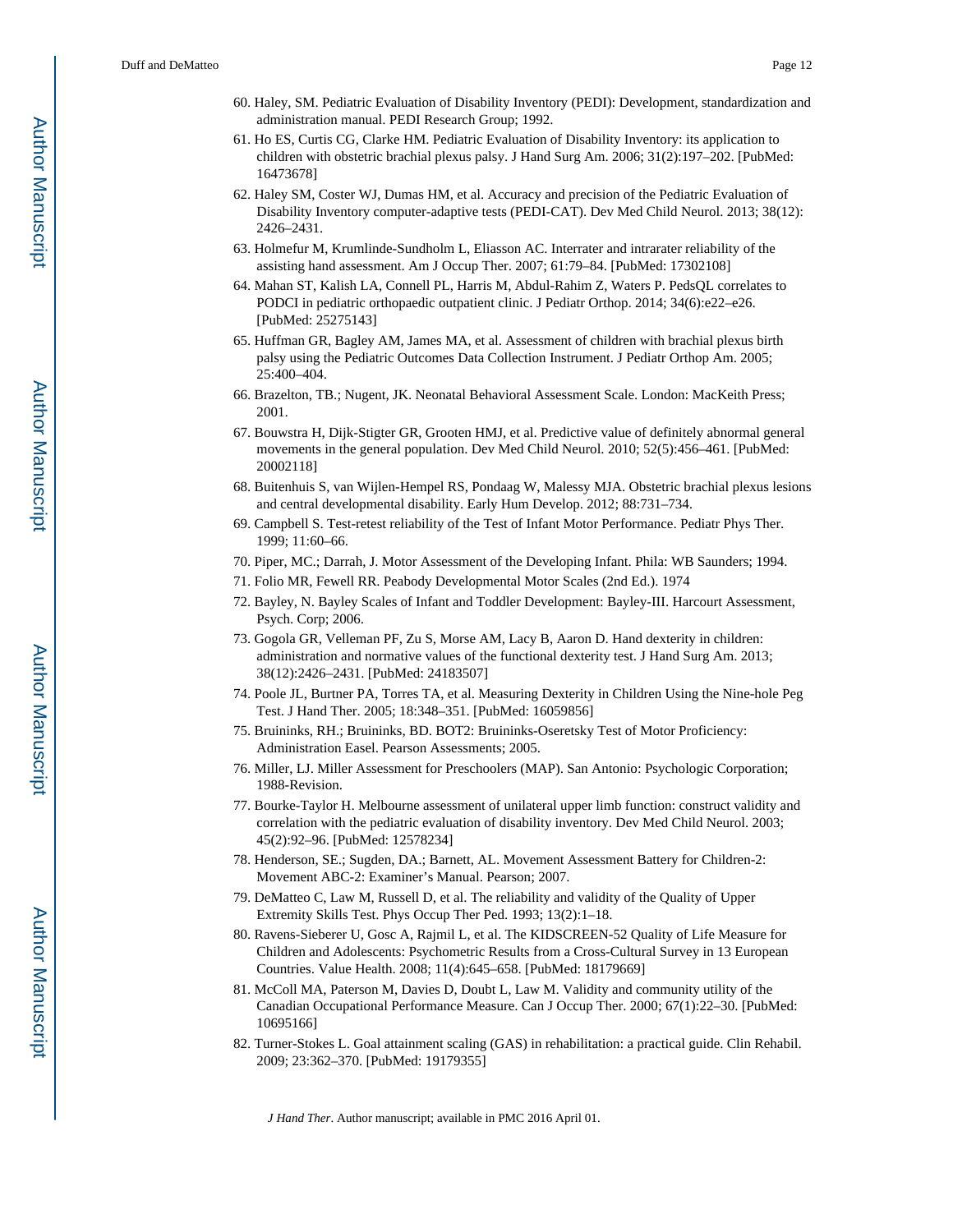- 83. Keller J, Kafkes A, Kielhofner G. Psychometric Characteristics of the Child Occupational Self-Assessment (COSA), part one: an initial examination of psychometric properties. Scand J Occup Ther. 2005; 12(3):118–127. [PubMed: 16389737]
- 84. Miller, LJ. Miller Function & Participation Scales: Manual. PsychCorp; 2006.
- 85. DeMatteo C, Bain JR, Gjertsen D, Harper JA. 'Wondering and waiting' after obstetrical brachial plexus injury: Are we underestimating the effects of the traumatic experience on the families? Can J Plast Surg. 2014; 22(3):183–187. [PubMed: 25332647]
- 86. Brazelton, TB.; Cramer, BG. The earliest relationship: Parents, infants and the drama of early attachment. London: Karnac Books; 2002.
- 87. Bellew M, Kay SPJ, Webb F, Ward A. Developmental and behavioural outcome in obstetric brachial plexus palsy. J Hand Surg [Br Eur Vol]. 2000; 25B(10):49–51.
- 88. Yang LJS, Anand P, Birch R. Limb preference in children with obstetric brachial plexus palsy. Ped Neurol. 2005; 33(1):46–49.
- 89. Kaplan SL, Coulter C, Fetters L. Physical therapy management of congenital muscular torticollis: an evidence-based clinical practice guideline. Ped Phys Ther. 2013; 25(4):348–394.
- 90. Kuo AA, Tritasavit S, Graham JM. Congenital muscular torticollis and positional plagiocephally. Pediatr Rev. 2014; 35(2):79–87. [PubMed: 24488831]
- 91. Gosk J, Koszewica M, Urban M, et al. Assessment of the prognostic value of horner syndrome in perinatal brachial plexus palsy. Neuropediatrics. 2011; 42(1):4–6. [PubMed: 21557143]
- 92. Karabiber H, Ozkan KU, Garipardic M, Parmaksiz G. An overlooked association of brachial plexus palsy: diaphragmatic paralysis. Acta Paediatr Taiwan. 2004; 45(5):301–303. [PubMed: 15868816]
- 93. Dharmar M, Romano PS, Kuppermann N, et al. Impact of critical care telemedicine consultations on children in rural emergency departments. Crit Care Med. 2013; 41(10):2388–2395. [PubMed: 23921273]
- 94. Alsubhi FS, Althunyan AM, Curtis CG, Clarke HM. Radial nerve palsy in the newborn: a case series. CMAJ. 2011; 183(12):1367–1370. [PubMed: 21768251]
- 95. Monica JT, Waters PM, Bae DS. Radial nerve palsy in the newborn: a report of four cases and literature review. J Pediatr Orthop. 2008; 28(4):460–462. [PubMed: 18520284]
- 96. Nicholson L. Cephalohematoma: The Cs that leave bumps on the head. Neonatal Netw. 2007; 26(5):277–281. [PubMed: 17926657]
- 97. Einspieler, C.; Prechtl, HF.; Bos, AF.; Ferrari, F.; Cioni, G. Prechtl's method on the qualitative assessment of general movements in preterm, term and young infants. London: MacKeith Press, Cambridge University Press; 2004.
- 98. Hadders-Algra M, Mavinkurve-Groothuis AM, Groen SE, et al. Quality of general movements and the development of minor neurological dysfunction at toddler and school age. Clin Rehabil. 2004; 18:287–299. [PubMed: 15137560]
- 99. Bialocerkowski AE, Galea M. Comparison of visual and objective quantification of elbow and shoulder movement in children with obstetric brachial plexus palsy. J Brachial Plex Peripher Nerve Inj. 2006; 1(5)
- 100. Alyanak B, Kilincaslan A, Kutlu L, et al. Psychological adjustment, maternal distress, and family functioning in children with obstetrical brachial plexus palsy. J Hand Surg. 2013; 38A:137–142.
- 101. McLean LA, Harvey D, Mutimer K. Risk and resistance factors associated with parental adjustment to Obstetrical Brachial Plexus Injuries. J Clin Psychol Med Settings. 2014; 21:244. 252. [PubMed: 25038749]
- 102. Al-Qattan MM. Self-mutilation in children with obstetric brachial plexus palsy. J Hand Surg Br. 1999; 24(5):547–549. [PubMed: 10597929]
- 103. McCann ME, Waters P, Goumnerova LC, Berde C. Self-mutilation in young children following brachial plexus birth injury. Pain. 2004; 110(1–2):123–129. [PubMed: 15275759]
- 104. Kozin SH, Chafetz RS, Shaffer A, et al. Magnetic resonance imaging and clinical findings before and after tendon transfers about the shoulder in children with residual brachial plexus palsy: a 3 year follow-up study. J Pediatr Orthop. 2010; 30(2):154–160. [PubMed: 20179563]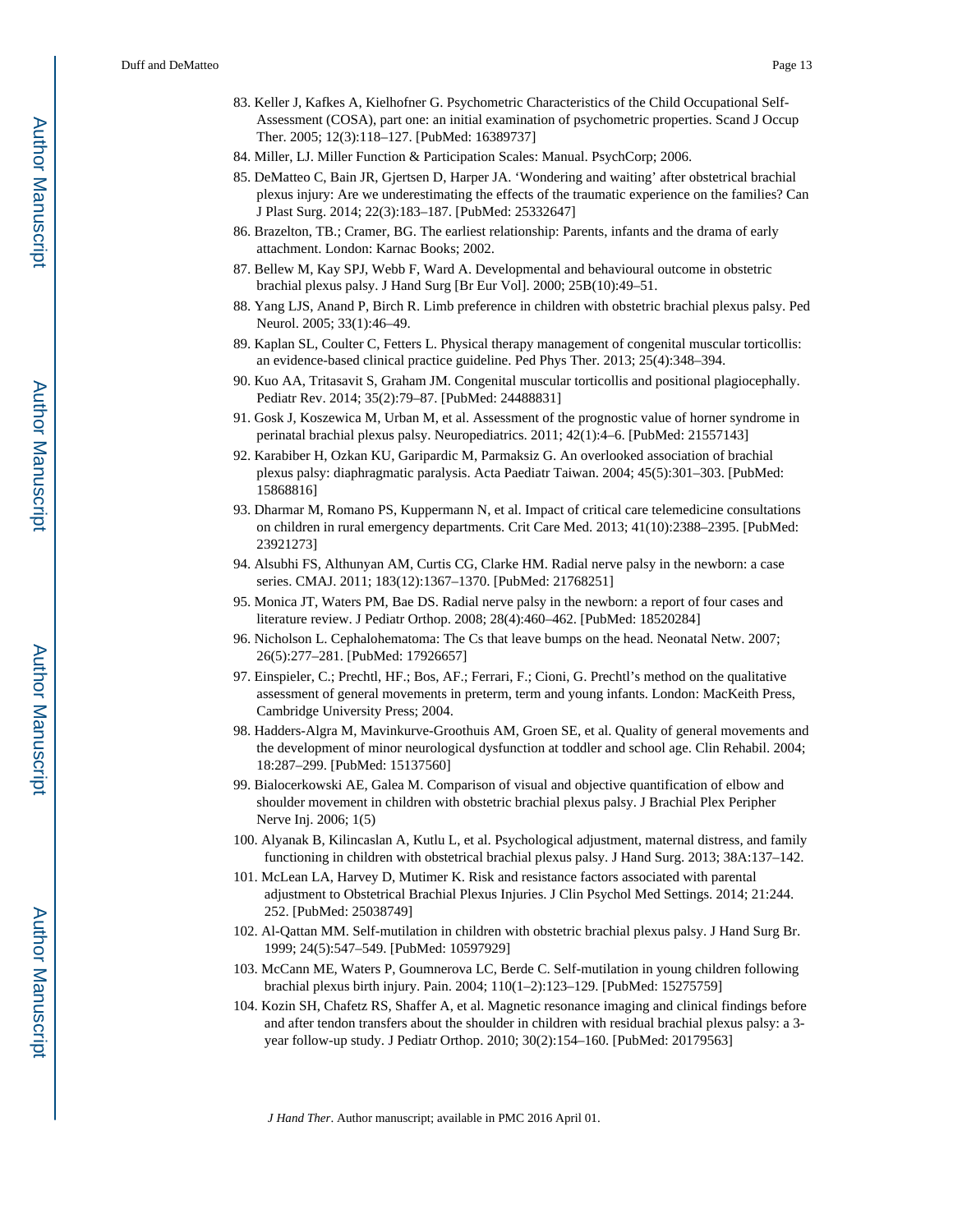- 105. Bae DS, Waters PM, Zurakowski D. Correlation of pediatric outcomes data collection instrument with measures of active movement in children with brachial plexus birth palsy. J Pediatr Orthop. 2008; 28(5):584–592. [PubMed: 18580377]
- 106. Spaargaern E, Ahmed J, van Ouwerkerk WJ, et al. Aspects of activities and participation of 7–8 year-old children with obstetric brachial plexus injury. Eur J Paediatr Neurol. 2011; 15(4):345– 352. [PubMed: 21511503]
- 107. Bain JR, DeMatteo C, Gjertsen D, Hollenberg RD. Navigating the gray zone: a guideline for surgical decision making in obstetrical brachial plexus injuries. J Neurosurg Pediatr. 2009; 3(3): 173–180. [PubMed: 19338462]
- 108. DeMatteo C, Bain JR, Galea V, Gjertsen D. Botulinum toxin as an adjunct to motor learning therapy and surgery for obstetrical brachial plexus injury. Dev Med Child Neurol. 2006; 48:245– 252. [PubMed: 16542510]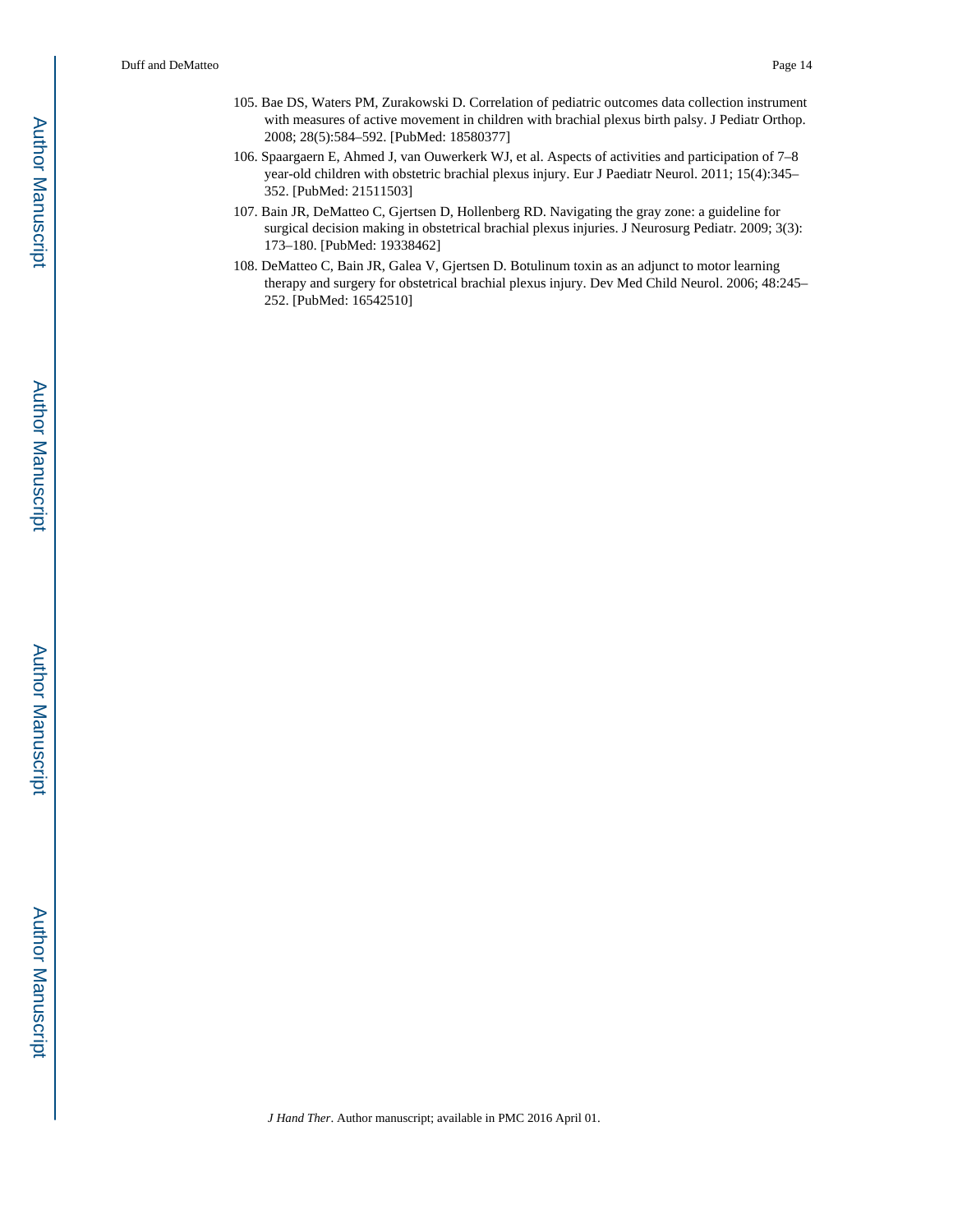# **Highlights**

ICF guides assessment after perinatal brachial plexus injury

Use of sensitive measures is essential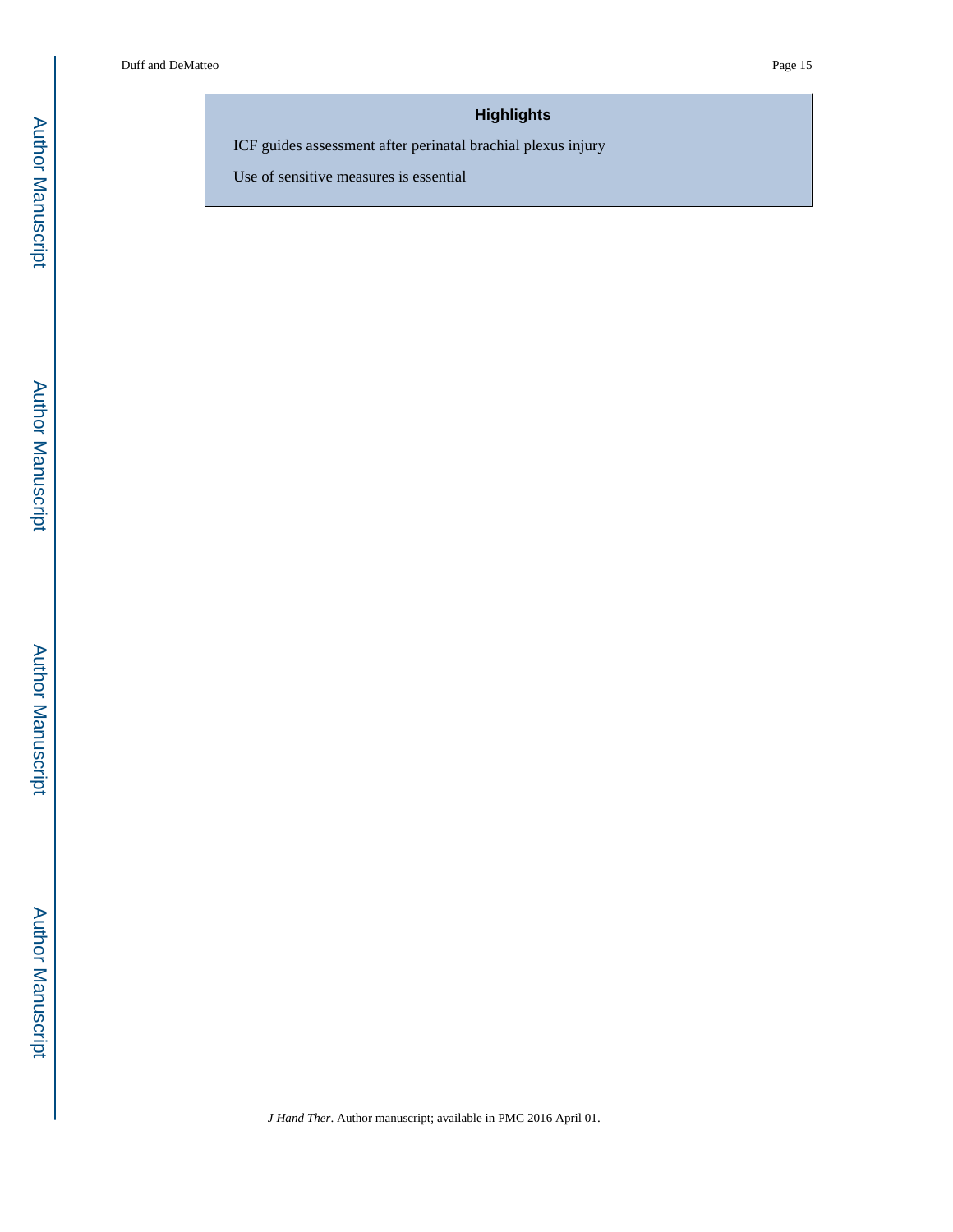

International Classification of Functioning, Disability, and Health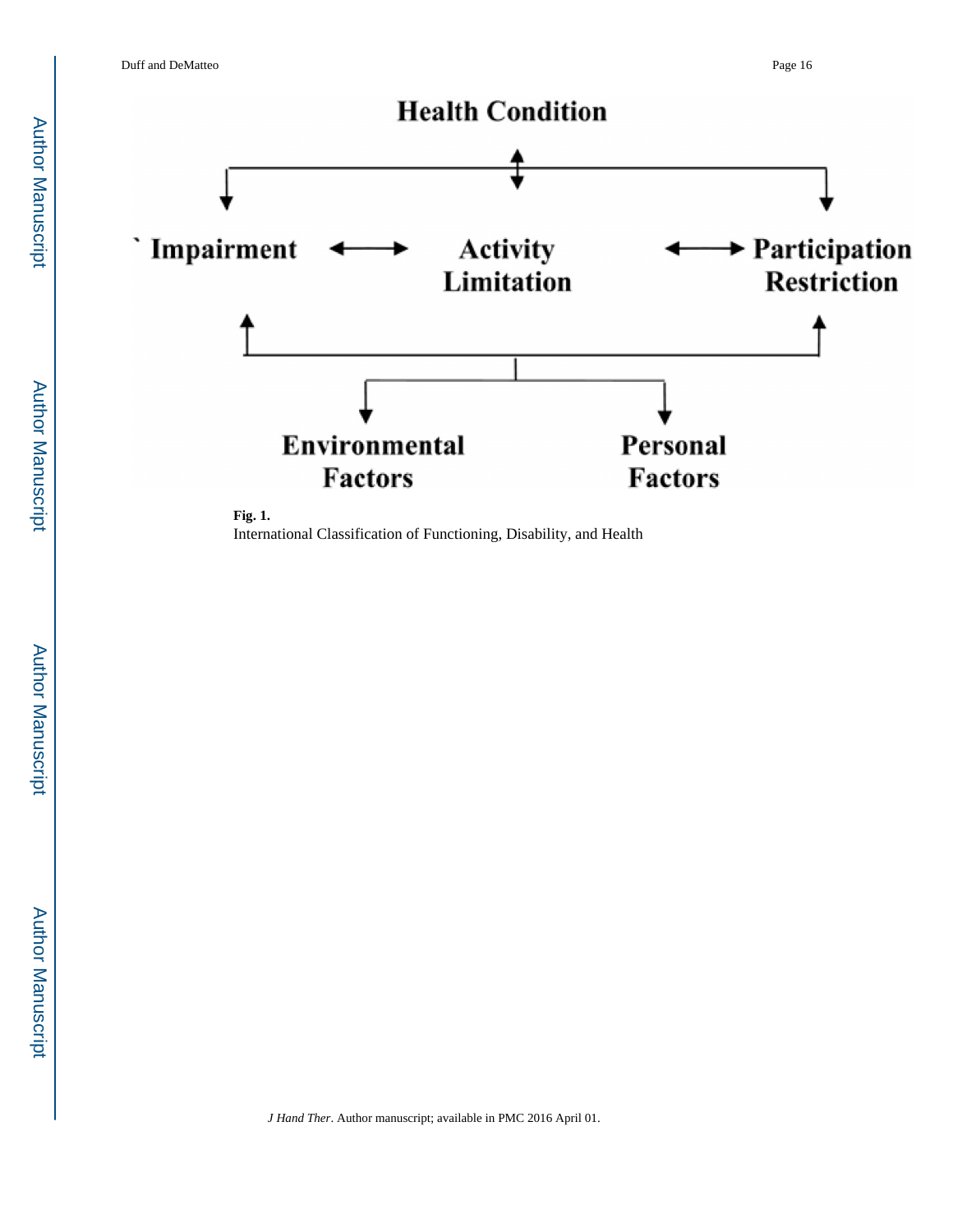

#### **Fig. 2.**

Scapular stabilization: A) lateral during humeral elevation; B) medial and superior during humeral external rotation; C) PROM into external rotation in the sidelying position. (courtesy of SV Duff).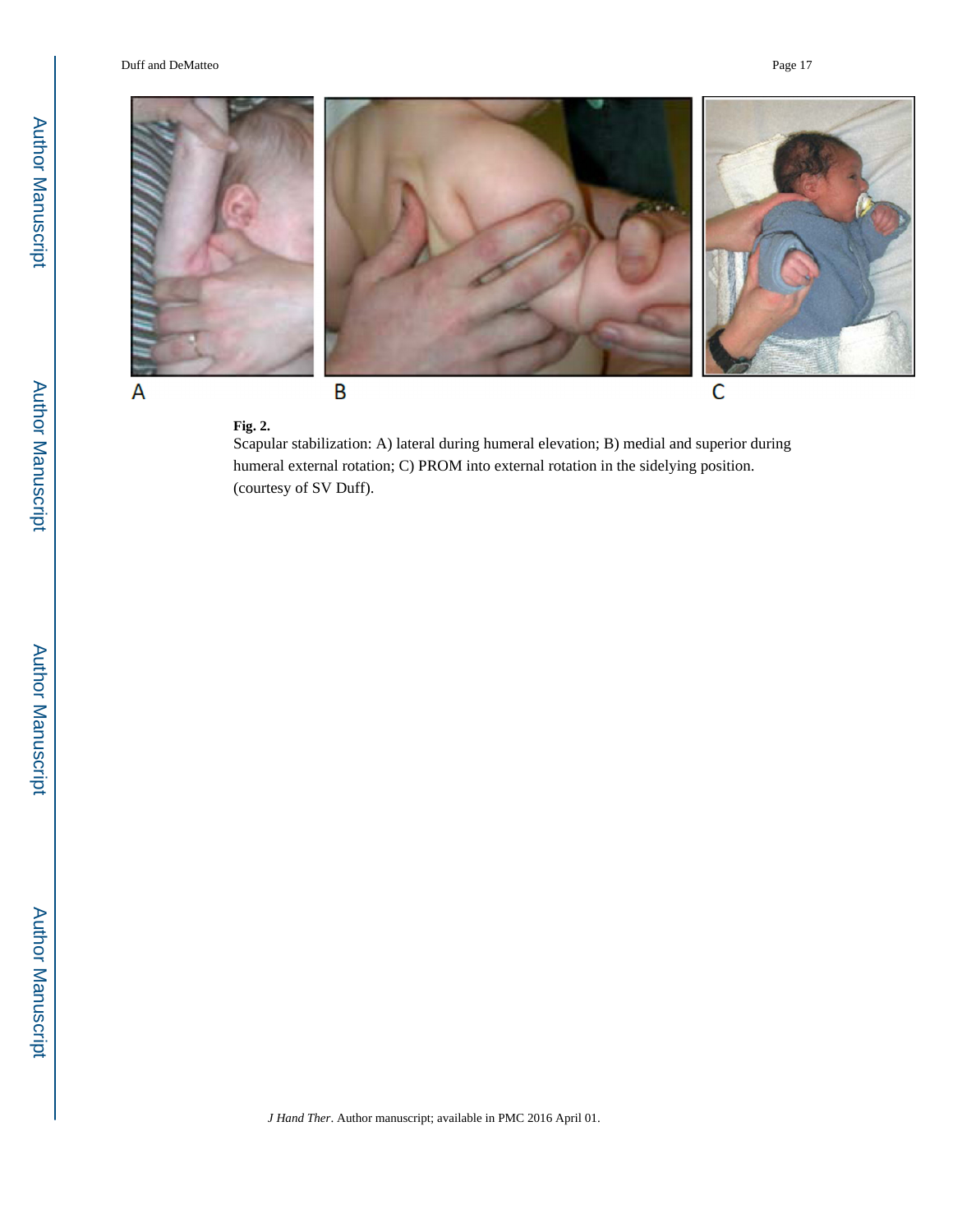|                                             | Infant                                                                     | Toddler                                            | Preschool                                                               | School age                                                                        | Adolescent                                                                      |
|---------------------------------------------|----------------------------------------------------------------------------|----------------------------------------------------|-------------------------------------------------------------------------|-----------------------------------------------------------------------------------|---------------------------------------------------------------------------------|
| Assessment<br>Focus                         | $\begin{array}{c} \text{Impaintent } \& \\ \text{Environment} \end{array}$ | Impairment &<br>Activity                           | Impairment &<br>Activity &<br>Participation                             | Activity &<br>Participation                                                       | Participation &<br>Activity                                                     |
| Intervention<br>Focus                       | Integration of limb<br>ROM/strength                                        | Child development<br>ROM/strength<br>Integration   | ROM/strength<br>Hand function                                           | Participation in age related<br>school & leisure activities<br>QOL <sup>*</sup>   | Participation<br><b>LOC</b>                                                     |
| Primary<br>Objective                        | Surgery prediction<br>Sensorimotor<br>recovery and<br>function             | Hand preference<br>Hand function<br>Self esteem    | prediction of<br>school problems<br>Hand preference<br>Preschool-       | ROM/strength: interventions<br>Secondary surgery<br>Splinting<br>$\text{BTX-A}^*$ | ROM/strength: interventions<br>Secondary surgery<br>Splinting<br>$\text{BTX-A}$ |
| Important<br>Considerations<br><b>Other</b> | Family                                                                     | Other interventions<br>Splinting<br>$_{\rm BTX-A}$ | Other interventions<br>Secondary surgery<br>Splinting<br>$_{\rm BTX-A}$ | Self-Efficacy<br>Self-Esteem                                                      | Self-Efficacy<br>Self-Esteem                                                    |
| Personal<br>Factors                         | Child development                                                          | Family                                             | Family                                                                  | Future planning                                                                   | Future planning                                                                 |

 $*$  **BTX-A** = Botulinum toxin type A; QOL = Quality of life  $BTX-A = Botulum toxin type A; QOL = Quality of life$ 

**Author Manuscript** Author Manuscript

Author Manuscript

**Author Manuscript** 

Author Manuscript

Author Manuscript

Author Manuscript

Author Manuscript

**Table 1**

ICF Classification from Infancy to Adolescence ICF Classification from Infancy to Adolescence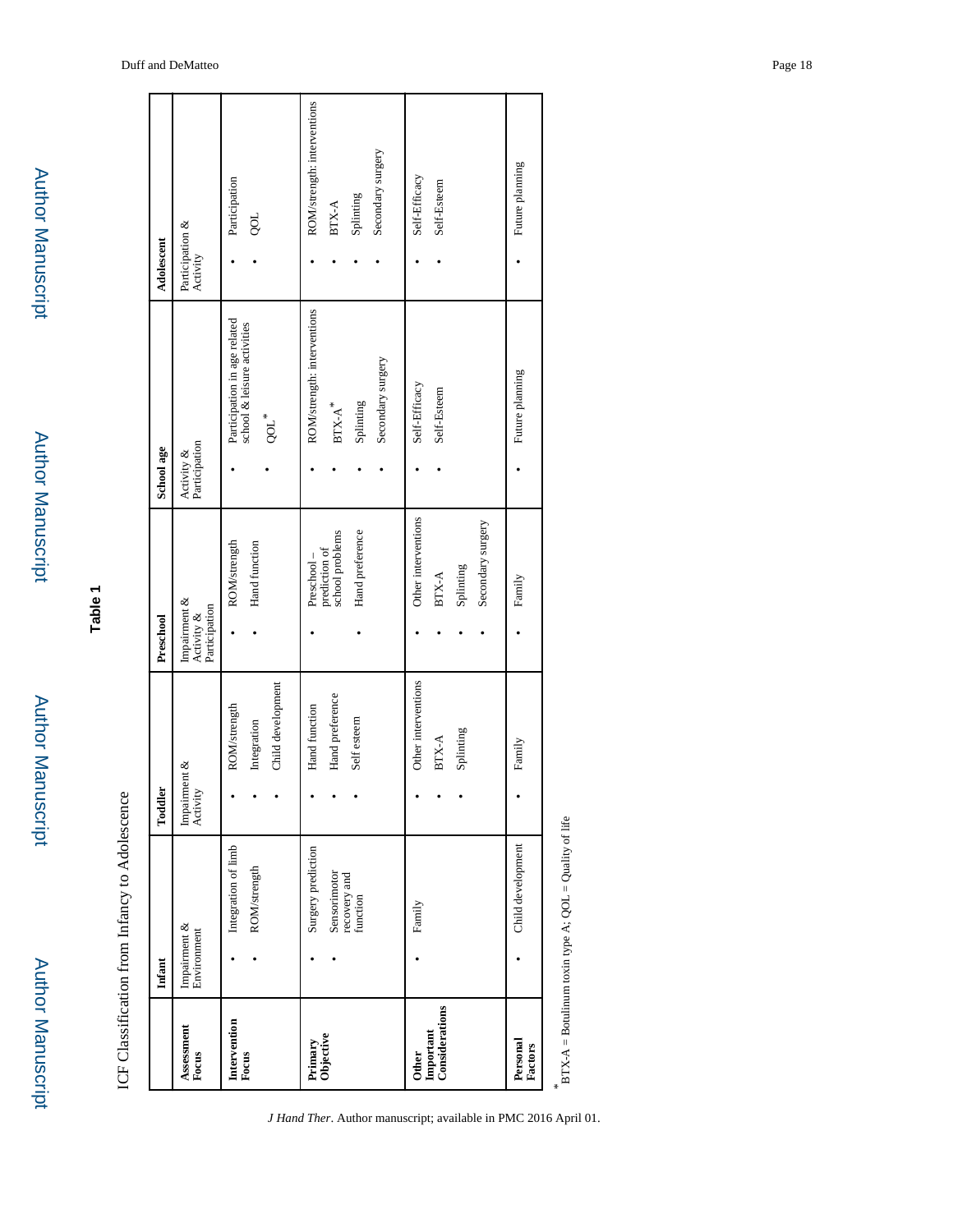## **Table 2**

| a: Outcome Measures Validated with PBPI - ICF Classification            |                                                   |                                            |
|-------------------------------------------------------------------------|---------------------------------------------------|--------------------------------------------|
| <b>BODY FUNCTIONS &amp; STRUCTURES</b><br>Impairment                    | <b>ACTIVITY</b><br>Limitation                     | <b>PARTICIPATION</b><br><b>Restriction</b> |
| <b>ACTIVE MOTION/STRENGTH</b>                                           | <b>FUNCTIONAL</b>                                 | <b>QUALITY OF LIFE</b>                     |
| AMS <sup>20-21</sup><br>$\bullet$                                       | BP Activity and UE CAT <sup>58</sup><br>$\bullet$ | $\bullet$<br>Peds-QL <sup>64</sup>         |
| Toronto Test <sup>22</sup><br>٠                                         | BPOM <sup>59</sup><br>$\bullet$                   |                                            |
| Primitive Reflexes / Postural Reactions <sup>23-25</sup>                | PEDI, 60-61 PEDI-CAT62                            |                                            |
| $\mathbf{Mallet}^{26}$ & Modified Mallet Shoulder $\mathbf{Scale}^{27}$ |                                                   |                                            |
| MRC scale <sup>28</sup>                                                 |                                                   |                                            |
| Pinch/grip dynamometery <sup>29</sup>                                   |                                                   |                                            |
| <b>CLASSIFICATION</b>                                                   | <b>UNI-BIMANUAL</b>                               | <b>PARTICIPATION</b>                       |
| Modified Narakas Classification <sup>30-31</sup><br>$\bullet$           | AHA <sup>63</sup><br>۰                            | BPOM <sup>59</sup><br>$\bullet$            |
| Modified Gilbert Scale for Shoulder Fn <sup>32</sup>                    |                                                   | PODCI <sup>65</sup>                        |
| Gilbert-Raimondi Scale for Elbow Fn <sup>33</sup><br>٠                  |                                                   |                                            |
| Al-Qattan's Scales for Wrist/Hand Fn <sup>34</sup>                      |                                                   |                                            |
| Raimondi Scale for Hand Fn <sup>35</sup><br>٠                           |                                                   |                                            |
| <b>DIAGNOSTICS</b>                                                      |                                                   |                                            |
| CT Myelogram, $^{36}$ EMG, $^{37-41}$ MRI, $^{42}$ NCS $^{43-44}$<br>۰  |                                                   |                                            |
| Ultrasound <sup>45-46</sup>                                             |                                                   |                                            |
| <b>NEUROLOGICAL</b>                                                     |                                                   |                                            |
| Deep Tendon Reflexes <sup>23</sup><br>$\bullet$                         |                                                   |                                            |
| Muscle Tone <sup>23</sup><br>۰                                          |                                                   |                                            |
| Primitive Reflexes / Postural Reactions <sup>23-25</sup><br>٠           |                                                   |                                            |
| PHYSICAL                                                                |                                                   |                                            |
| Gleno/scapular angles <sup>47</sup><br>$\bullet$                        |                                                   |                                            |
| Kinematic assessment <sup>48-49</sup>                                   |                                                   |                                            |
| Limb length/girth $50-51$                                               |                                                   |                                            |
| Postural assessment $^{52}$                                             |                                                   |                                            |
| PROM <sup>28</sup>                                                      |                                                   |                                            |
| <b>PAIN</b>                                                             |                                                   |                                            |
| FLACC scale <sup>53</sup>                                               |                                                   |                                            |
| FACES pain rating scale <sup>54</sup>                                   |                                                   |                                            |
| <b>SENSATION</b>                                                        |                                                   |                                            |
| Sensory Grading System Narakas <sup>29</sup><br>$\bullet$               |                                                   |                                            |
| Wrinkle test <sup>55</sup>                                              |                                                   |                                            |
| Two-point discrimination <sup>56</sup>                                  |                                                   |                                            |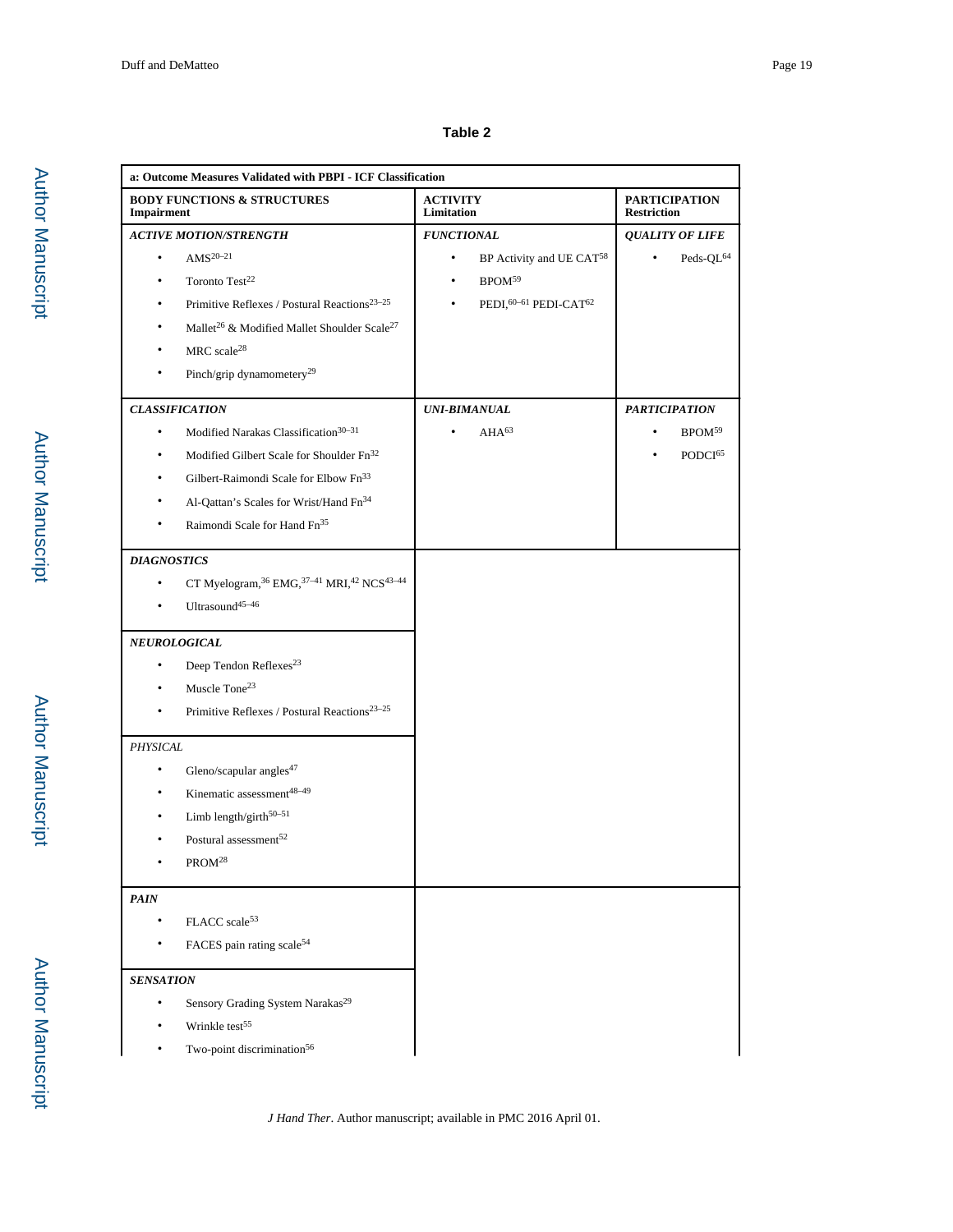| a: Outcome Measures Validated with PBPI - ICF Classification |                               |                                            |
|--------------------------------------------------------------|-------------------------------|--------------------------------------------|
| <b>BODY FUNCTIONS &amp; STRUCTURES</b><br><b>Impairment</b>  | <b>ACTIVITY</b><br>Limitation | <b>PARTICIPATION</b><br><b>Restriction</b> |
| Semmes Weinstein Monofilaments <sup>57</sup>                 |                               |                                            |

|                                                                       | b: Potential Outcome Measures for use with PBPI (Not Validated) – ICF Classification               |                                               |
|-----------------------------------------------------------------------|----------------------------------------------------------------------------------------------------|-----------------------------------------------|
| <b>BODY FUNCTIONS &amp; STRUCTURES</b>                                | <b>ACTIVITY</b>                                                                                    | <b>PARTICIPATION</b>                          |
| <b>BEHAVIOR</b><br>NBAS <sup>66</sup><br>٠                            | <b>DEVELOPMENTALSM</b><br>TIMP, 69 AIMS, 70 PDMS-271<br>$BSID-III72$                               | <b>OUALITY OF LIFE</b><br>KIDSCREEN-5280<br>٠ |
| <i><b>UNEUROLOGICAL</b></i><br>Generalized Movements <sup>67-68</sup> | <b>DEXTERITY</b><br>FDT. $73$ NHPT $74$                                                            | <b>GOAL-BASED</b><br>COPM. $81$ GAS $82$<br>٠ |
|                                                                       | <b>UNI-BIMANUAL</b><br>BOT-2,75 MAP,76 MA-277<br>Movement ABC-2, <sup>78</sup> QUEST <sup>79</sup> | <b>PARTICIPATION</b><br>COSA, 83 MfunPS84     |

*\** Fn = Function

*\** SM = Sensorimotor

*\*\**See Table 3 for list of abbreviations and associated outcome measure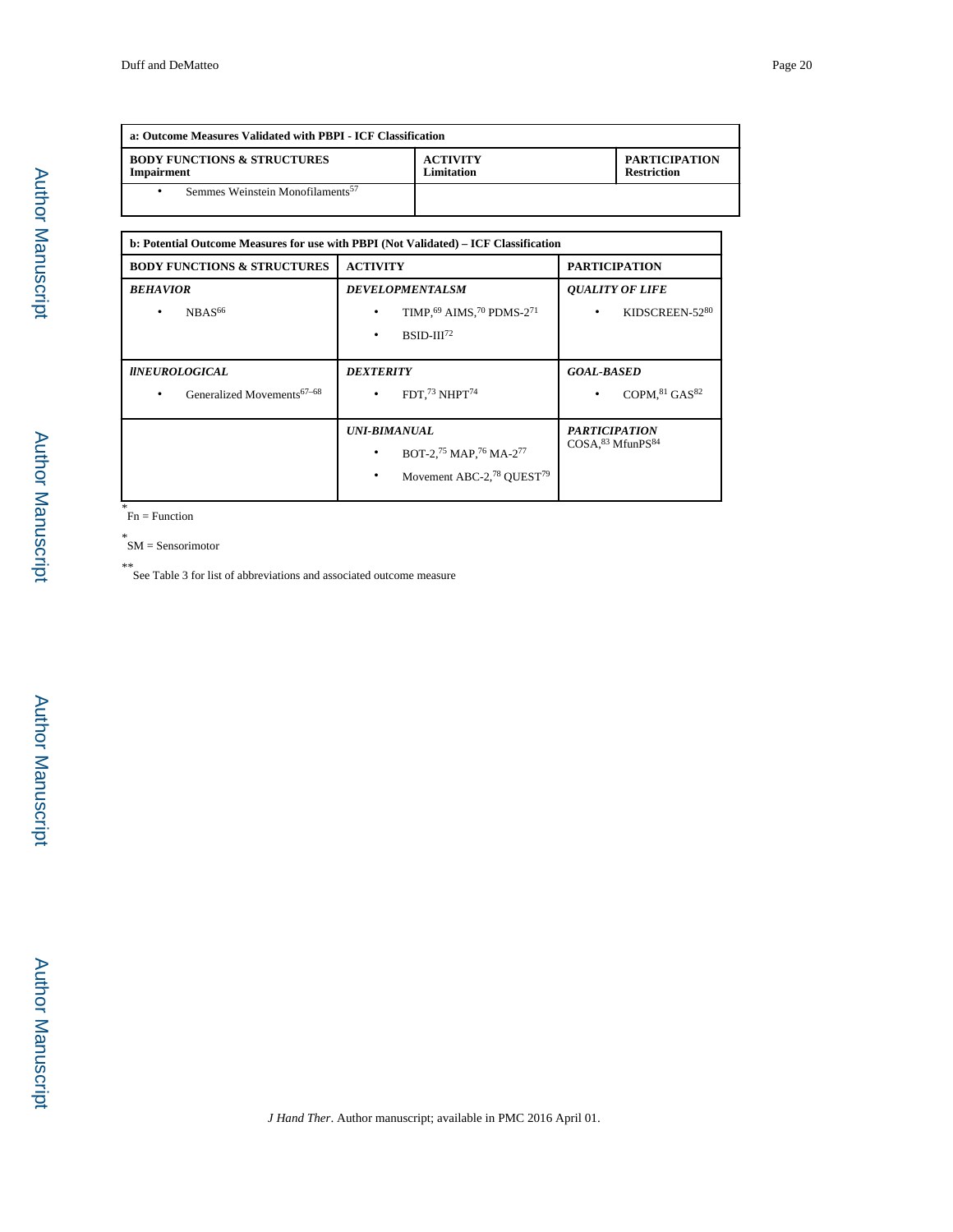## **Table 3**

#### Outcome Measure Abbreviations

| <b>ABBREVIATION</b>    | <b>OUTCOME MEASURE</b>                                                     |  |
|------------------------|----------------------------------------------------------------------------|--|
| <b>AIMS</b>            | Alberta Infant Motor Scale                                                 |  |
| AHA                    | <b>Assisting Hand Assessment</b>                                           |  |
| AMS                    | <b>Active Movement Scale</b>                                               |  |
| <b>BPOM</b>            | <b>Brachial Plexus Outcome Measure</b>                                     |  |
| $BOT-2$                | Bruininks-Oseretsky Test of Motor Proficiency, 2 <sup>nd</sup> Ed          |  |
| <b>BSID III</b>        | Bayley Scales of Infant Development, 3rd Ed                                |  |
| BP Activity and UE CAT | Brachial Plexus Activity and Upper Extremity Computerized Adaptive Testing |  |
| COPM                   | Canadian Occupational Performance Measure                                  |  |
| COSA                   | Child Occupational Self-Assessment                                         |  |
| CT                     | Computed Tomography                                                        |  |
| <b>EMG</b>             | Electromyography                                                           |  |
| <b>FLACC</b>           | Face, Legs, Activity, Cry, Consolability Scale                             |  |
| <b>FDT</b>             | <b>Functional Dexterity Test</b>                                           |  |
| GAS                    | <b>Goal Attainment Scaling</b>                                             |  |
| <b>GMs</b>             | <b>Generalized Movements</b>                                               |  |
| $MA-2$                 | Melbourne Assessment 2                                                     |  |
| <b>MAP</b>             | Miler Assessment of Preschoolers                                           |  |
| <b>MfunPS</b>          | Miller Function and Participation Scales                                   |  |
| Movement ABC-2         | Movement Assessment Battery for Children-2 <sup>nd</sup> Ed                |  |
| MRC                    | <b>Medical Research Council</b>                                            |  |
| <b>MRI</b>             | Magnetic Resonance Imaging                                                 |  |
| <b>NBAS</b>            | Neonatal Behavioral Assessment Scale                                       |  |
| <b>NCS</b>             | <b>Nerve Conduction Studies</b>                                            |  |
| <b>NHPT</b>            | Nine Hole Peg Test                                                         |  |
| <b>OUEST</b>           | Quality of Upper Extremity Skills Test                                     |  |
| PDMS-2                 | Peabody Developmental Motor Scales, <sup>2nd</sup> Ed                      |  |
| PEDI-CAT               | Pediatric Evaluation of Disability Inventory - Computer Adapted Testing    |  |
| Peds QL                | Pediatric Quality of Life                                                  |  |
| <b>PODCI</b>           | Pediatric Outcomes Data Collection Instrument                              |  |
| <b>QUEST</b>           | Quality of Upper Extremity Skills Test                                     |  |
| <b>PROM</b>            | Passive Range-of-Motion                                                    |  |
| TIMP                   | Test of Infant Motor Performance                                           |  |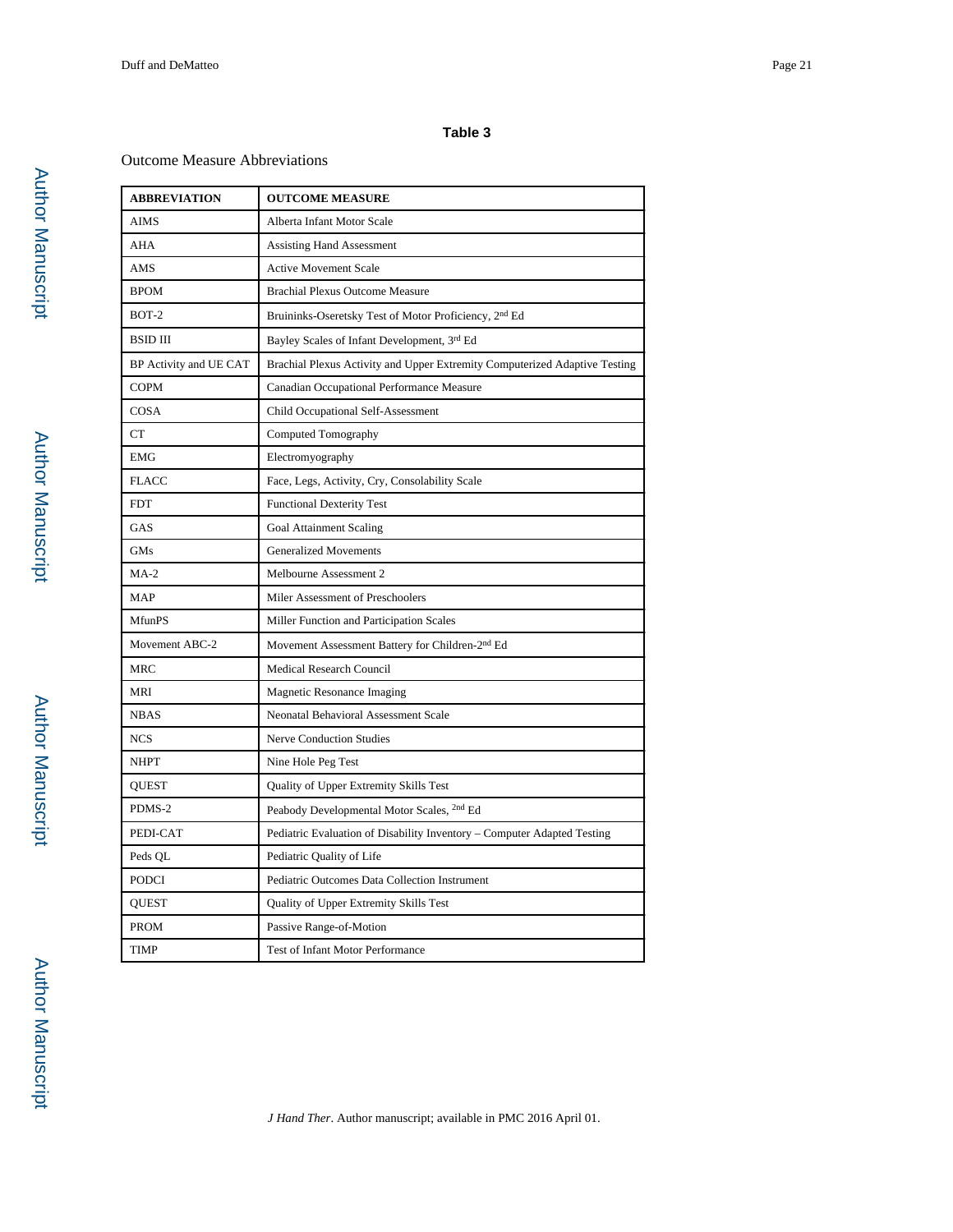## **Table 4**

## The FLACC Scale to Assess Non-Verbal Signs of Pain

| <b>CRITERIA</b> | Score 0                                        | Score 1                                                                       | Score 2                                                  |
|-----------------|------------------------------------------------|-------------------------------------------------------------------------------|----------------------------------------------------------|
| Face            | No particular expression or smile              | Occasional grimace or frown, withdrawn,<br>uninterested                       | Frequent to constant quivering<br>chin, clenched jaw     |
| Legs            | Normal position or relaxed                     | Uneasy, restless, tense                                                       | Kicking, or legs drawn up                                |
| <b>Activity</b> | Lying quietly, normal position<br>moves easily | Squirming, shifting, back and forth, tense                                    | Arched, rigid or jerking                                 |
| Cry             | No cry (awake or asleep)                       | Moans or whimpers; occasional complaint                                       | Crying steadily, screams or sobs,<br>frequent complaints |
| Consolability   | Content, relaxed                               | Reassured by occasional touching, hugging or<br>being talked to, distractible | Difficult to console or comfort                          |

Merkel S, Voepel-Lewis T, Malviya S. Pain assessment in infants and young children: the FLACC scale. *Am J Nurse*. 2002;102(10)55-8.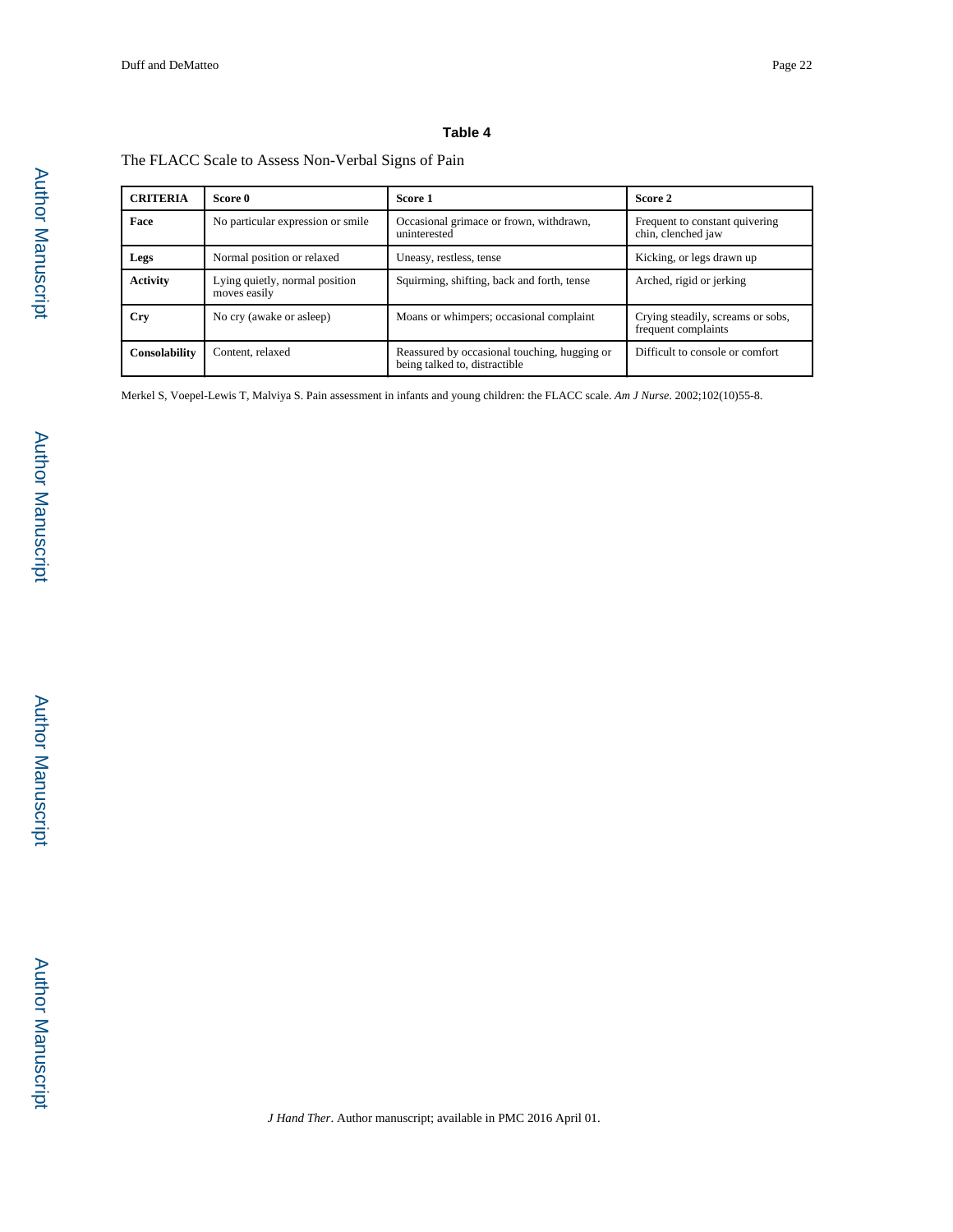Author Manuscript

**Author Manuscript** 

| į      |
|--------|
| i      |
|        |
| j<br>i |
| ł      |

| Group | Name                                                              | spinal nerves<br>injured<br>Roots or | Paralysis at 2-3<br>weeks of age<br>Weakness/          | Condition at 2<br>months of age                                         | Likely Outcome                                                                                                |
|-------|-------------------------------------------------------------------|--------------------------------------|--------------------------------------------------------|-------------------------------------------------------------------------|---------------------------------------------------------------------------------------------------------------|
|       | Upper Erb's Palsy                                                 | S<br>5                               | Shoulder abduction/external rotation, elbow<br>flexion | Variable recovery of shoulder/<br>elbow motion                          | Good spontaneous recovery in $> 80\%$ of<br>cases                                                             |
| Цa    | Extended Erb's Palsy with early<br>recovery of wrist extension    | C6, C7<br>ö,                         | As above with wrist drop                               | As above with active wrist<br>extension                                 | Good spontaneous recovery in $> 60\%$ of<br>cases                                                             |
| ₿     | Extended Erb's Palsy with no early<br>recovery of wrist extension | C6, C7<br>ö                          | As above with wrist drop                               | As above. No active wrist<br>extension                                  | Good spontaneous recovery in $> 60\%$ of<br>cases                                                             |
|       | Global palsy with no Horner's<br>Syndrome                         | to C8, T1<br>Ů                       | Complete flaccid paralysis                             | Variable recovery of arm motion.<br>No Horner's Syndrome.               | Good spontaneous recovery of shoulder/<br>elbow in $> 30-50\%$ of cases. Functional<br>hand frequently noted. |
| ≧     | Global palsy with Horner's<br>Syndrome                            | to C8, T1<br>S                       | Complete flaccid paralysis with Horner<br>Syndrome     | Variable recovery of arm motion.<br>Horner's syndrome may be<br>present | Without surgery severe arm deficits are<br>expected                                                           |
|       |                                                                   |                                      |                                                        |                                                                         |                                                                                                               |

1) Narakas AO. Obstetrical brachial plexus injuries. In Lamb DW (Ed), The Paralyzed Hand. New York: Churchill Livingstone, 1987, 116-135. 2) Al-Qattan MM, El-Sayed AAF, Al-Zahrani AY, et al.<br>Narakas classification of obste 1) Narakas AO. Obstetrical brachial plexus injuries. In Lamb DW (Ed), The Paralyzed Hand. New York: Churchill Livingstone, 1987, 116–135. 2) Al-Qattan MM, El-Sayed AAF, Al-Zahrani AY, et al. Narakas classification of obstetric brachial plexus palsy revisited. *J Hand Surg [Eur*]. 2009;34:788-91.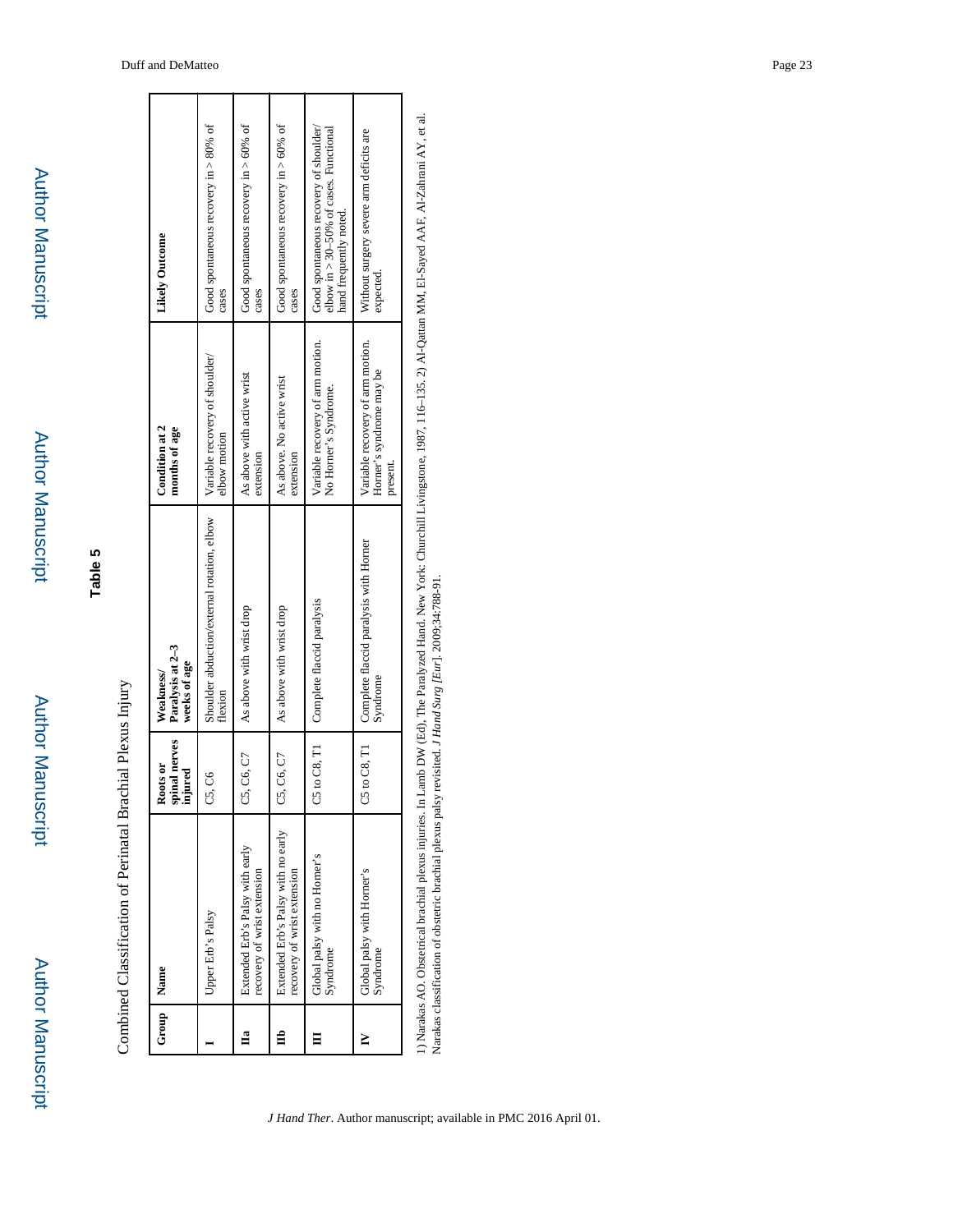#### **Table 6**

#### Key Primitive Reflexes Elicited to Assess Muscle Activation after PBPI

| <b>NAME</b>                                     | AGE                 | <b>STIMULUS</b>                                                                                  | <b>RESPONSE</b>                                              |
|-------------------------------------------------|---------------------|--------------------------------------------------------------------------------------------------|--------------------------------------------------------------|
| <b>Moro Reflex</b>                              | $0-4$ months        | Sudden neck extension into gravity                                                               | Shoulder abduction/external<br>rotation and elbow flexion    |
| <b>Placing Reaction</b>                         | $0-6$ months        | Tactile stimulation along dorsum of<br>hand at the edge of a table                               | Shoulder flexion with wrist<br>extension                     |
| <b>Grasp Reflex</b>                             | $0-4$ months        | Pressure in palm of hand                                                                         | Flexion of the fingers                                       |
| <b>Asymmetrical Tonic Neck Reflex</b><br>(ATNR) | 6 weeks to 6 months | Head turning toward one side                                                                     | Elbow extension on face side;<br>elbow flexion on skull side |
| <b>Forward Protective Response</b>              | Onset 6–7 months    | Hold infant securely at chest, move<br>infant forward toward surface in head-<br>first positions | Arm extension and abduction<br>bilaterally                   |
| <b>Sideward Protective Response</b>             | Onset $6-11$ months | With infant in sitting gently move<br>laterally to elicit protective response                    | Arm extension or abduction to the<br>side to prevent falling |

1) Fiorentino MR. *Normal and Abnormal Development: the influence of Primitive Reflexes on Motor Development*. Springfield, IL: Charles C. Thomas Pub. 1972. 2) Gabbard CP. Early motor development. In Gabbard CP (Ed) *Lifelong Motor Development*. San Francisco: Pearson Benjamin Cummings, 2012, pp. 240–280.